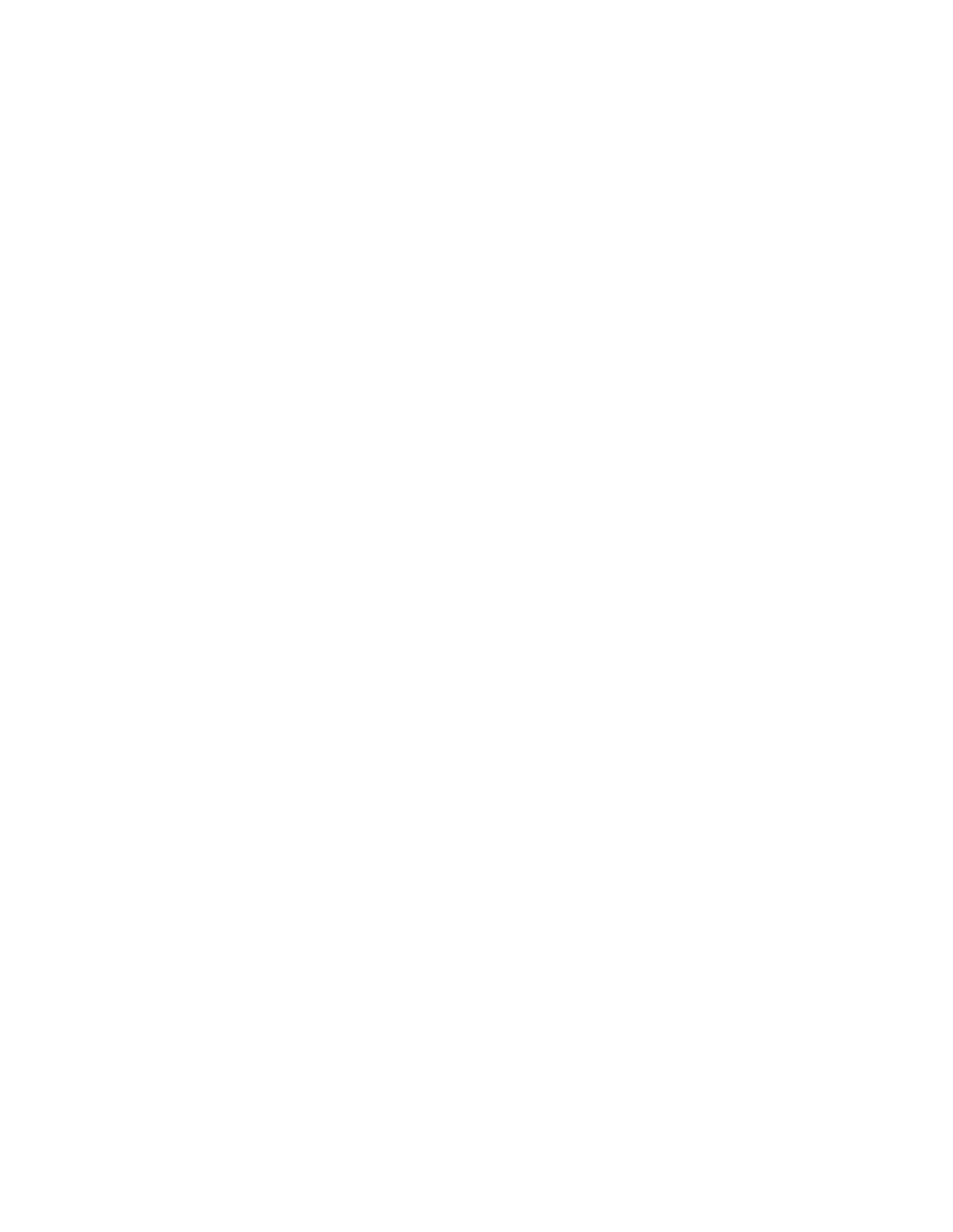# **Foreword**

The economic and health shocks of the coronavirus disease (COVID-19) pandemic have transformed the way that we produce, trade, consume and communicate. In 2020, the world recognized how indispensable global cooperation and multilateralism is for addressing shared problems through shared solutions. The impact of the pandemic will be long-lasting, but the Sustainable Development Goals remain our shared road map to recovery and resilience. One of the most pervasive outcomes of the pandemic has been the sharp glare of inequality: both between countries and within countries. The 2030 Agenda for Sustainable Development recognizes trade as an engine for sustainable and inclusive economic growth, job creation and poverty reduction, contributing to the promotion of sustainable development. Trade is a critical means for addressing the inequalities we currently face.

At ITC, we know that sustainable and inclusive trade is key for addressing inequalities and "building back better" through providing jobs and income opportunities to billions of people, especially to those at the base of the pyramid, and micro-, small and medium-sized enterprises in developing countries. Our mission to support such enterprises to become more internationally competitive, operate in a more environmentally sustainable manner and develop more inclusive and higher income opportunities remains unchanged. Our work with such enterprises in the post-pandemic era will focus on building and strengthening their capacities to adapt and become resilient to shocks, to rebuild and enhance their trade competitiveness.

Our work will be enriched through a set of initiatives aimed at closing the digital gap, widening access to markets and making trade more inclusive. We will focus on reducing inequalities and will provide targeted support to micro-, small and medium-sized enterprises owned by women, youth and poor communities. We will assist such enterprises, along with artisans and smallholders, in moving up the value chain away from only primary and commodity production, increasing the capacity for more value addition to take place. We will direct our resources towards environmentally sustainable and socially responsible initiatives. Our focus will be on enhancing trade in key sectors, such as tourism, creative industries, lifestyle and fashion, services, textiles and clothing, agribusiness and information technology. We will strengthen and expand our core offering of trade and market intelligence to assist policymakers in all Member States, business support institutions and micro-, small and medium-sized enterprises to make timely and accurate decisions related to trade and investment. Our tailored advisory services will foster a more inclusive and conducive business environment, through integration of private sector needs in relevant policy actions. We will continue to invest in supporting meaningful regional integration, including through supporting the ability of micro-, small and medium-sized enterprises to capitalize on the potential of the Agreement Establishing the African Continental Free Trade Area.

We will continue to deliver a large part of our country-specific technical assistance to the least developed countries, landlocked developing countries, small island developing States, sub-Saharan Africa, small vulnerable economies and conflict-affected countries. We will strengthen partnerships and networking with business support institutions, within the United Nations system, and with other partners that strongly support delivery of our mandate and where together we can make transformational change.

ITC has proven its ability to reinvent its operations during the pandemic, ensuring continued delivery and justifying the trust of its beneficiaries and partners. We have emerged prepared and fit for purpose to support our beneficiaries in the post-pandemic period.

We extend our thanks to the Member States, our partners and beneficiaries for their continuous confidence and support and we look forward to continuing our work together, towards trade impact for good.

> (*Signed*) Pamela **Coke-Hamilton** Executive Director, International Trade Centre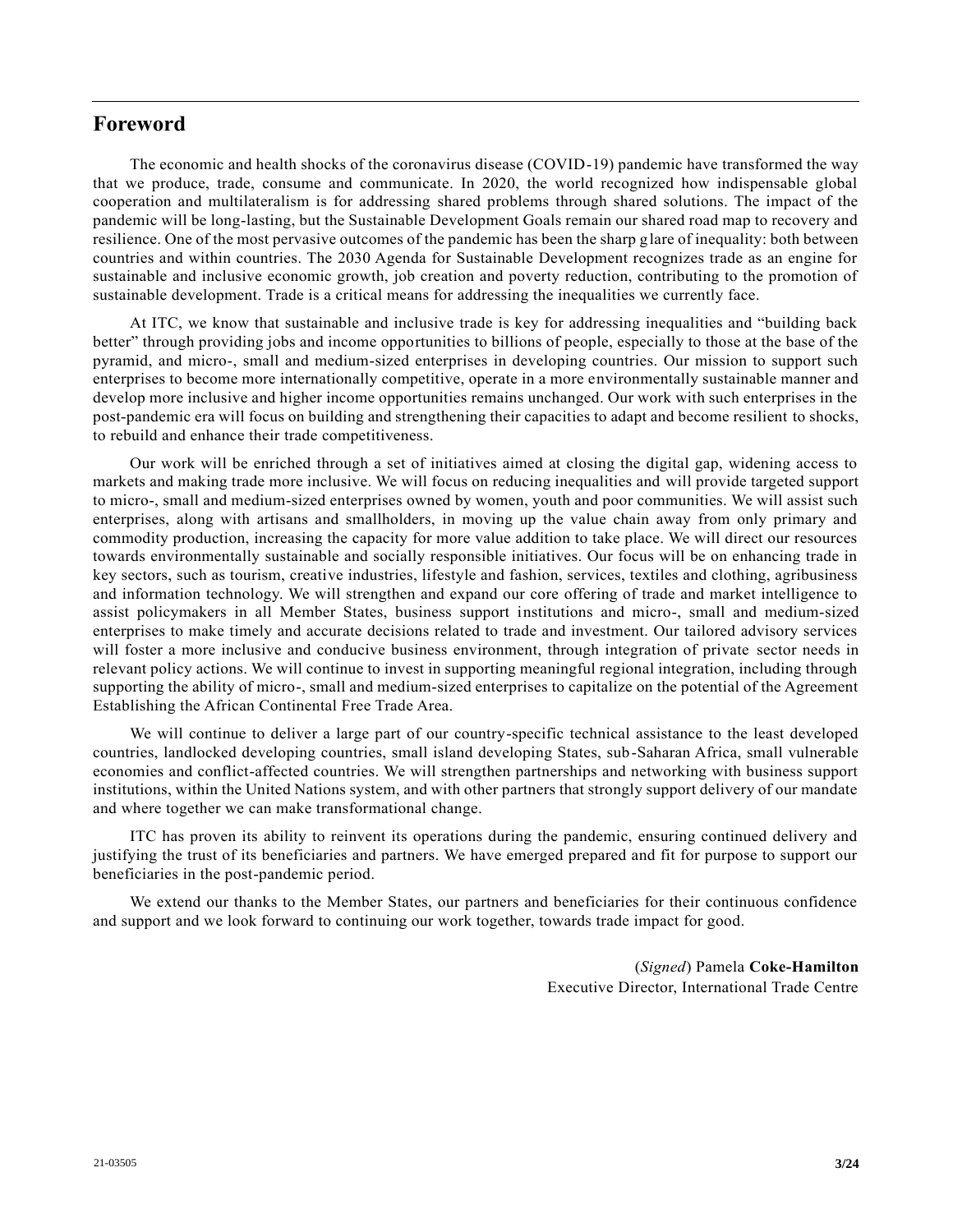# **A. Proposed programme plan for 2022 and programme performance for 2020**

# **Overall orientation**

# **Mandates and background**

- 13.1 The International Trade Centre (ITC) is responsible for the business aspects of trade development, as the joint technical cooperation agency of the United Nations and the World Trade Organization (WTO). The mandate derives from the priorities established by the contracting parties to the General Agreement on Tariffs and Trade (GATT) on 19 March 1964 and the General Assembly on 12 December 1967 (Assembly resolution [2297 \(XXII\)\)](https://undocs.org/en/A/RES/2297(XXII)). Since 1 January 1968, ITC has operated under the joint auspices of GATT/WTO and the United Nations. In its resolution 1819/LV of 9 August 1973, the Economic and Social Council reaffirmed the Centre's mandate as the focal point for technical assistance and cooperation activities for trade promotion within the United Nations system of assistance for developing countries.
- 13.2 In the context of the 2030 Agenda for Sustainable Development, Member States explicitly recognized trade as a key engine for sustainable and inclusive economic growth and poverty eradication. Under Sustainable Development Goal 8, to promote sustained, inclusive and sustainable economic growth, full and productive employment and decent work for all, the 2030 Agenda includes a specific target to increase Aid for Trade support. Under Goal 17, the targets of an open, rulesbased, transparent and fair trading system and a significant increase in exports from developing countries are specified.
- 13.3 In December 2019, the General Assembly reiterated this position in its resolution [74/201,](https://undocs.org/en/A/RES/74/201) against a backdrop of trade tensions, lower global investment and threats to multilateralism. The target beneficiaries of ITC – micro-, small and medium-sized enterprises that make up 99 per cent of the world's companies and form the economic backbone of any community – are particularly vulnerable to the costly consequences of the above-mentioned developments for their businesses.

# **Programme of work**

# **Subprogramme 6 Operational aspects of trade promotion and export development**

# **Objective**

13.4 The objective, to which this subprogramme contributes, is to enhance inclusive and sustainable growth and development through trade and international business development for micro-, small and medium-sized enterprises in developing countries, especially the least developed countries, and countries with economies in transition, through increased business capacities of those enterprises to trade and through a conducive business environment and strengthened institutional ecosystems for those enterprises.

# **Strategy**

13.5 To contribute to the objective, the subprogramme will provide advisory services, training and awareness-building to enterprises, business support institutions and government agencies in areas that are key to the international competitiveness of micro-, small and medium-sized enterprises. Services provided to enterprises will include capacity-building in the areas of market analysis, value addition, quality improvement and environmental sustainability, e-commerce, marketing and access to finance and investment. The subprogramme also will facilitate business matchmaking through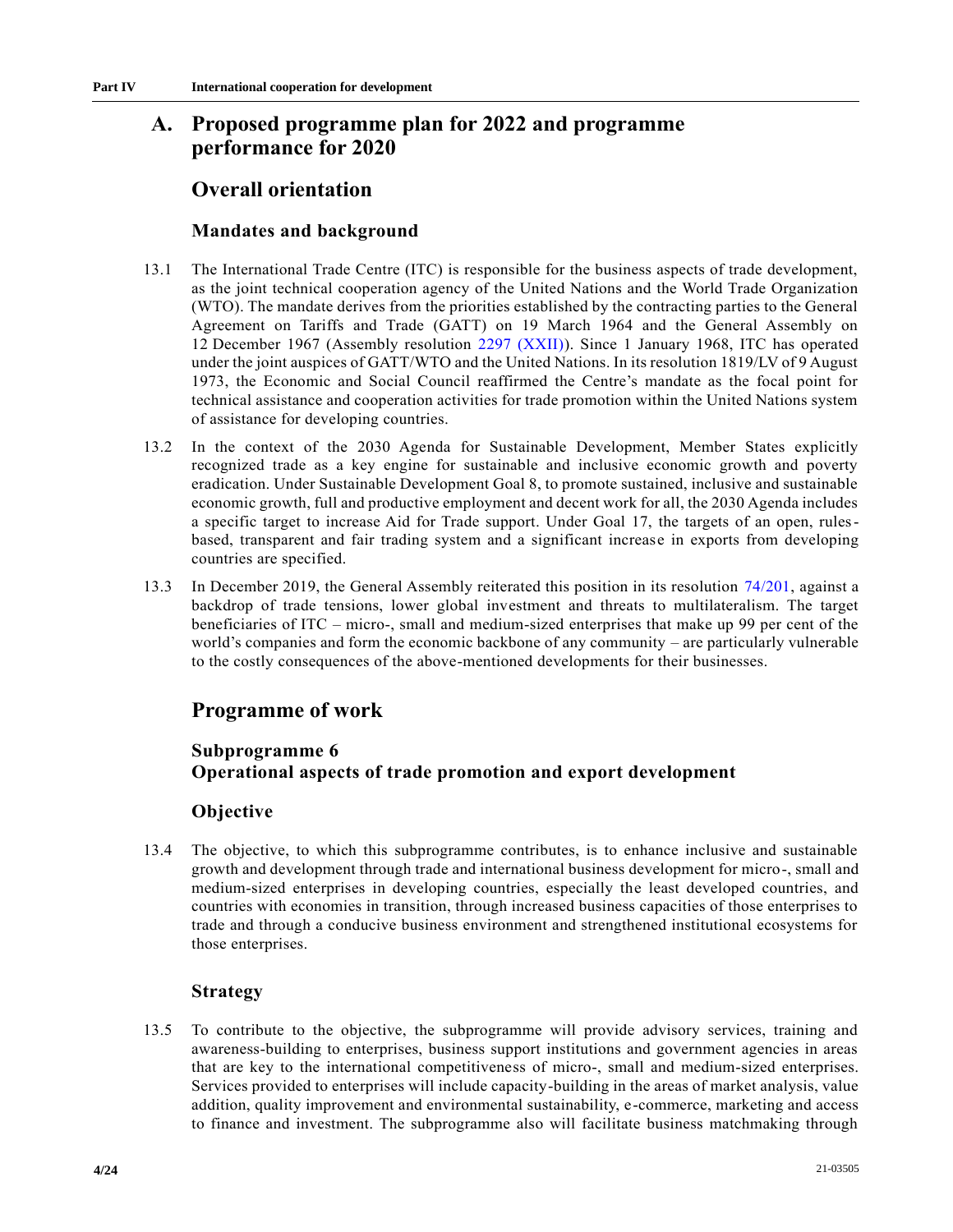fairs and business-to-business meetings and through digital tools and online platforms, including those with a focus on women, youth and sustainability. ITC will employ its innovative approaches to create market knowledge and new market linkages for micro-, small and medium-sized enterprises, for example, through the ecomConnect and #FastTrackTech initiatives, which digitally connect enterprises to foreign markets, and the "Alliances for Action" approach, which develops business and public-private partnerships in specific value chains. The ITC SheTrades, youth employment and ethical fashion initiatives will continue to bring women-owned businesses, youth entrepreneurs and artisan and farmer communities across the globe to regional and international markets and to local support structures.

- 13.6 The subprogramme will also provide services to policymakers, as well as national, subnational and regional business support institutions, and support consensus-building, action-planning and decision-making processes that foster the growth and internationalization of enterprises. The subprogramme will facilitate a systematic approach for micro-, small and medium-sized enterprises to voice their experience of regulatory and procedural trade obstacles to policymakers and other stakeholders. It will also support analysis and understanding in business support institutions of the costs and benefits of different policy, strategy or regulatory options, so that they can provide considered inputs to discussions and advocate for their client enterprises. Furthermore, the subprogramme will strengthen business support institutions, including trade and investment promotion agencies, chambers of commerce, sector associations, women's business groups, cooperatives, incubators and technical and vocational training providers, in improving the services they offer to micro-, small and medium-sized enterprises. Through tailored advisory services, assessments and workshops, ITC will guide and support the institutions through a process of change, which will include improved governance, strategy, performance measurement and connections to other parts of the business support ecosystem; product and service design, including for specific groups, such as women and youth; and new service areas, such as enterprise support in mitigating environmental risks and becoming more climate-resilient. The subprogramme will continue to promote the benefits of a universal, rules-based, open, predictable, inclusive, non-discriminatory and equitable multilateral trading system under WTO. It will further develop its provision of comprehensive trade and market information and analytical tools such as the ITC Sustainability Map, which includes information on voluntary sustainability standards and compliance requirements.
- 13.7 The subprogramme plans to support Member States on issues related to the coronavirus disease (COVID-19) pandemic by participating in the implementation of the socioeconomic response plans of the United Nations. ITC will also offer globally accessible trade intelligence that addresses specific information gaps related to the COVID-19 pandemic faced by decision makers. Its advisory services will be aimed at creating and sustaining the resilience of micro-, small and medium-sized enterprises, to open new trade channels, strengthen existing ones and help improve access by micro-, small and medium-sized enterprises to digital tools that support competitiveness and trade.
- 13.8 The above-mentioned work is expected to result in:
	- (a) Micro-, small and medium-sized enterprises becoming better integrated into regional and international value chains that generate business transactions, sustainable jobs and higher incomes, especially for those at the base of the pyramid, women and youth;
	- (b) Improved managerial and operational performance of the business support institutions, as well as improvement of their combined performance in providing useful services to micro-, small and medium-sized enterprises as part of a supporting ecosystem;
	- (c) Government decision makers being better informed about options for new or improved inclusive trade-related policies, strategies and regulatory frameworks that contribute to a conducive environment for micro-, small and medium-sized enterprises to participate in international trade;
	- (d) Enhanced ability of micro-, small and medium-sized enterprises to develop their sustainable business practices, as well as increased awareness among policymakers, producers and businesses on topics related to trade, market potential and sustainable business practices.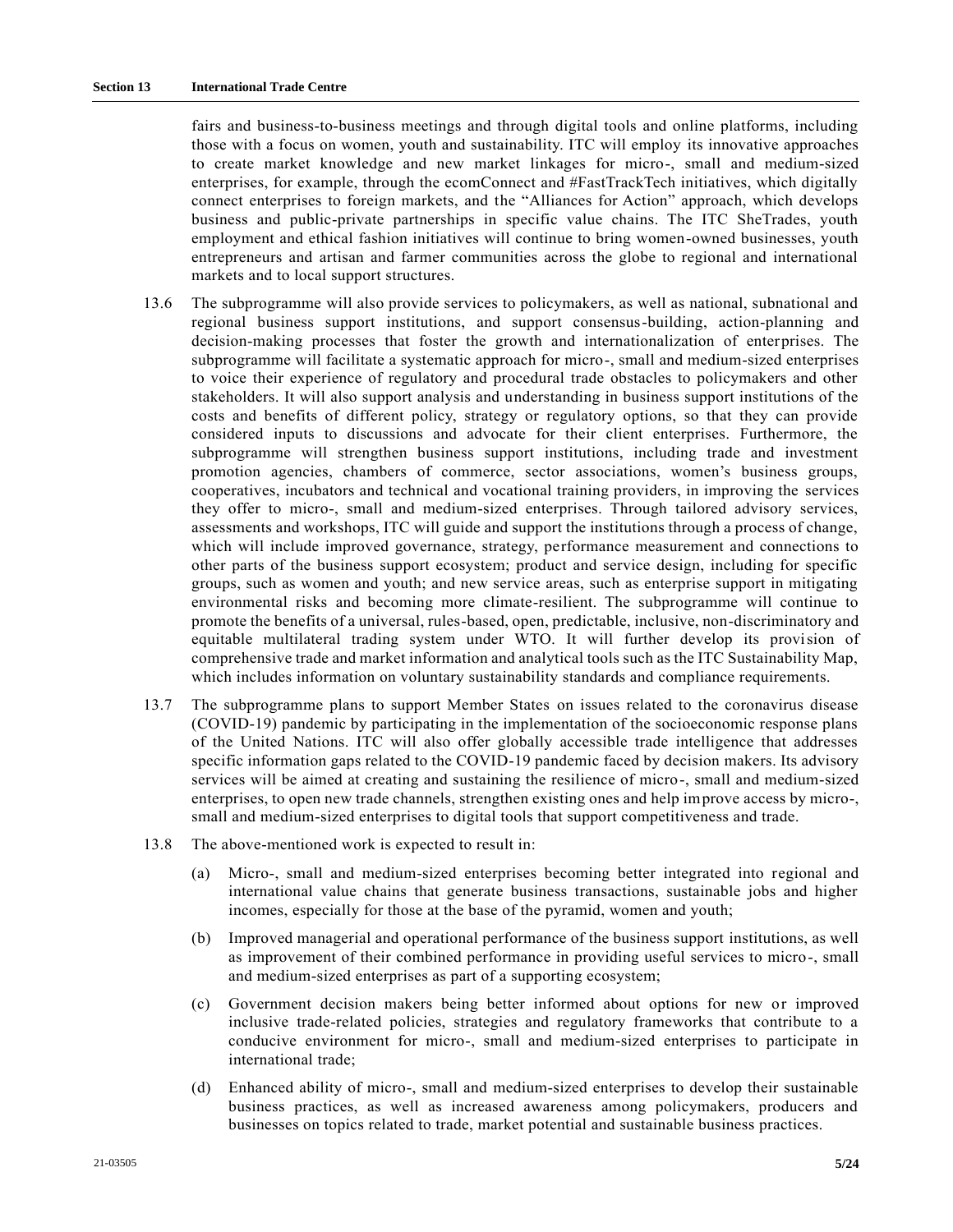- 13.9 The planned support on issues related to COVID-19 is expected to result in:
	- (a) Micro-, small and medium-sized enterprises adapting their business operations to become more resilient to external shocks while maintaining or enhancing their competitiveness;
	- (b) Decision makers at the enterprise, institutional and government level having the necessary information on trade opportunities and challenges, including the effect of the COVID-19 pandemic on markets.

### **External factors for 2022**

- 13.10 With regard to the external factors, the overall plan for 2022 is based on the following planning assumptions:
	- (a) Extrabudgetary resources will remain stable and largely earmarked for interventions in the focus countries of ITC operations (the least developed countries, landlocked developing countries, small island developing States, small vulnerable economies, economies in vulnerable situations, conflict-affected countries and sub-Saharan African countries);
	- (b) Countries in which ITC delivers large programmes will maintain political, economic and social conditions that allow for the implementation of development initiatives;
	- (c) The international trade and investment environments do not deteriorate significantly compared with 2020.
- 13.11 With regard to the COVID-19 pandemic, the subprogramme's plan is based on the assumption that the proposed deliverables and activities for 2022 will be feasible to implement. However, if the pandemic were to further have an impact on the planned deliverables and activities, they would be adjusted during 2022 within the scope of the overall objectives, strategies and mandates. Any such adjustments would be reported as part of the programme performance information.
- 13.12 With regard to cooperation with other entities at the global, regional national and local levels, ITC will maintain and develop its partnerships with the private sector, civil society, academia and international entities to advance the 2030 Agenda. In view of evaluation findings, special attention will be given to business support organizations in programme countries, both as programme beneficiaries and as multipliers in the outreach to micro-, small and medium-sized enterprises. Furthermore, ITC will continue to contribute to the implementation of the African Continental Free Trade Area and WTO ministerial declarations, in particular the Agreement on Trade Facilitation, and the current discussions on e-commerce, investment facilitation, women and trade, and micro-, small and medium-sized enterprises and trade.
- 13.13 With regard to inter-agency coordination and liaison, ITC will continue to work closely with other United Nations agencies, including through membership in the United Nations Sustainable Development Group. As a non-resident agency, ITC is adjusting its operations to fully support the United Nations reform process and contribute to United Nations regional and country teams where its expertise meets the priorities of national Governments. ITC will closely collaborate with the United Nations Conference on Trade and Development and WTO, and engage in projects related to micro-, small and medium-sized enterprise and trade development with selected partners. ITC will be active in multi-agency initiatives that facilitate sustainable and inclusive trade for micro-, small and medium-sized enterprises, for example, thorough a new initiative with the High Representative for the Least Developed Countries, Landlocked Developing Countries and Small Island Developing States. A number of such initiatives are envisaged with partners like the United Nations Capital Development Fund, the International Labour Organization, the Enhanced Integrated Framework, United Nations regional commissions and the United Nations Entity for Gender Equality and the Empowerment of Women (UN-Women).
- 13.14 ITC integrates a gender perspective in its operational activities, deliverables and results, as appropriate. For example, the subprogramme has a specific initiative that is entirely focused on the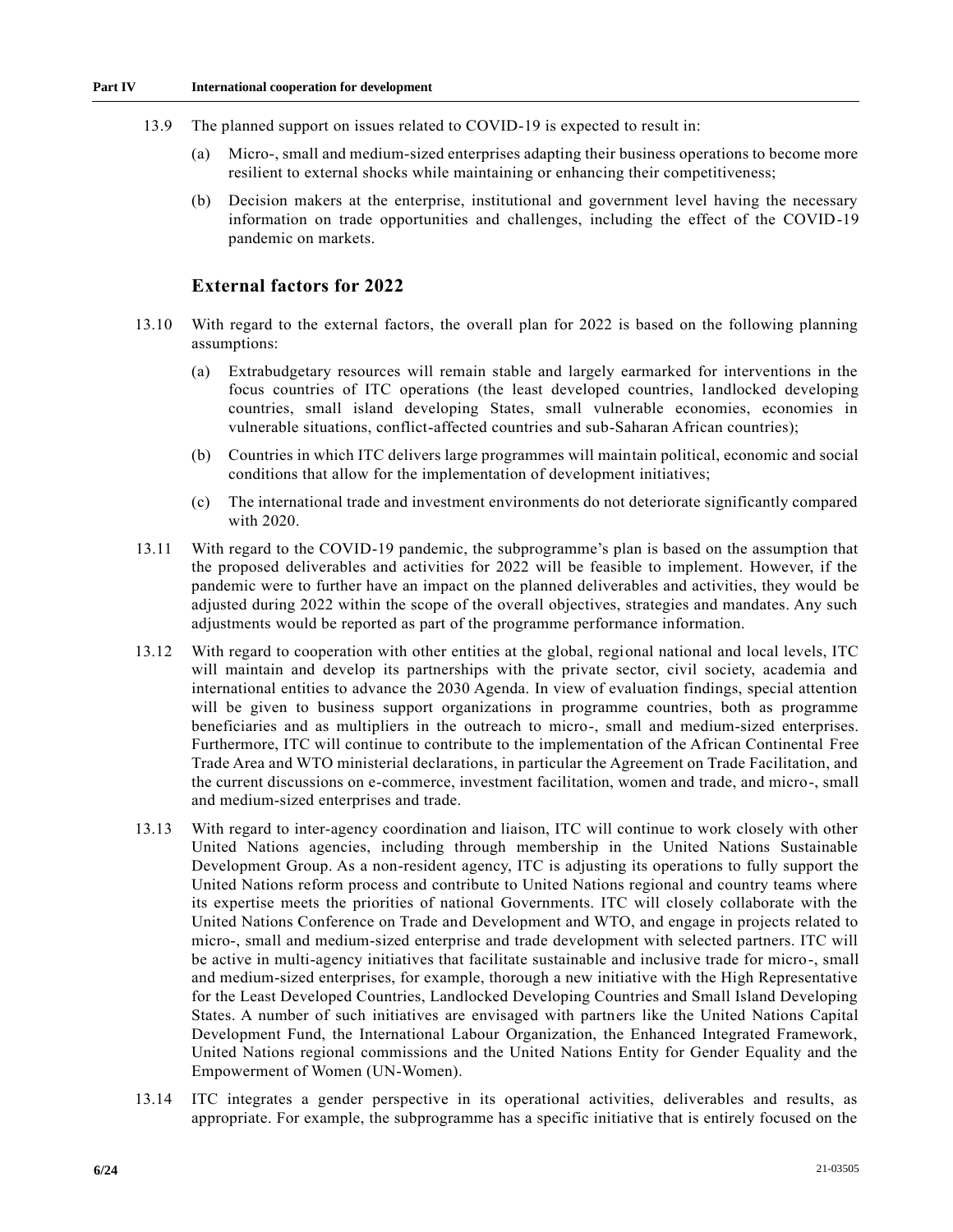economic empowerment of women: SheTrades, which leads a set of actions that increase gender equality in trade. Among them is the "SheTrades call to action", which mobilizes funding and partnerships to bring women to markets, through seven transformative actions at the levels of policy, institutions and micro-, small and medium-sized enterprises.

13.15 With regard to disability inclusion, ITC will be guided by the United Nations Disability Inclusion Strategy. It will implement actions to comply with the Strategy's 15 performance indicators, and will address disability inclusion in its next strategic planning process.

## **Evaluation activities**

- 13.16 The following evaluations completed in 2020 have guided the subprogramme plan for 2022:
	- (a) 2020 annual evaluation synthesis report (meta-evaluation of 2019 evaluation findings);
	- (b) Evaluation of the performance of ITC in trade and market information.
- 13.17 The findings of the evaluations referenced above have been taken into account for the proposed subprogramme plan for 2022. For example, ITC uses its annual evaluation synthesis reports to provide an overview of findings and critical lessons learned from internal and external evaluations conducted during the year. Those lessons inform the quality review criteria that ITC uses in its project approval process and inform project management. The key theme of the 2020 report was "Achieving the bottom line: relevant, agile and innovative". Overall, findings indicate that ITC projects are well aligned with the mandate and results framework of ITC, with good practices in gender and equity results through trade. Sustainability of results is supported by in-country business support institutions. Long-term engagement, detailed country knowledge and good exit strategies foster ownership and trust among ITC partners and beneficiaries. Opportunities for improvement were identified in several areas of project and programme delivery to enhance the effectiveness of mainstreaming cross-cutting themes, strengthen linkages to long-term objectives and improve monitoring and evaluation data. In response, ITC will invest in more extensive mainstreaming of gender, youth, environment and social responsibility elements in its projects and programmes, and will work on enhancing the capacities of projects for utilizing theories of change, simplification and harmonization of the monitoring and evaluation corporate systems. Finally, ITC will be enhancing sustainability and coordination, including through increased engagement in United Nations Sustainable Development Cooperation Frameworks.
- 13.18 The following evaluations are planned for 2022:
	- (a) 2022 annual evaluation synthesis report (meta-evaluation of the 2021 evaluation findings);
	- (b) One evaluation at the corporate level;
	- (c) One evaluation of an ITC programmatic approach;
	- (d) One large project evaluation.

#### **Programme performance in 2020**

13.19 Programme performance in 2020 includes the below result that emerged during 2020, as well as programme performance presented under results 1 and 2 below.

### **More small businesses able to withstand the socioeconomic effects of COVID-19 through the "Growth for rural advancement and sustainable progress" initiative in Pakistan**

13.20 In Pakistan, the COVID-19 pandemic resulted in lockdowns and closures, slowing down the economy and threatening livelihoods, especially in the agribusiness sector. At the outset of the pandemic, the subprogramme, upon request, engaged in the United Nations socioeconomic impact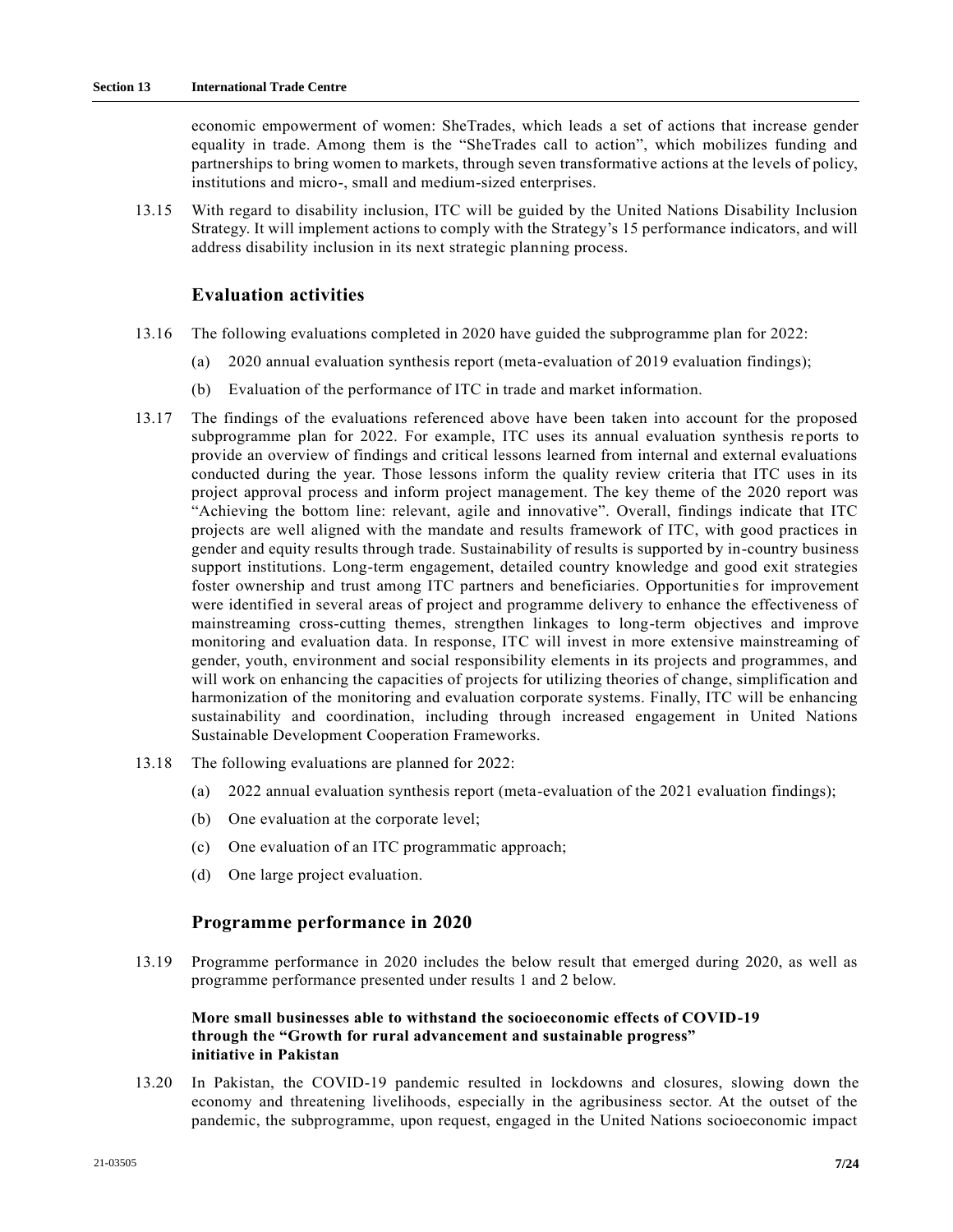assessment and response plan for Pakistan. It conducted several targeted micro-, small and mediumsized enterprise competitiveness surveys to assess the situation and needs of Pakistani exporters that had been heavily hit by the pandemic, to support and complement the Government's response.

13.21 The subprogramme responded by coordinating delivery of  $\epsilon$ 1.1 million of rapid response assistance with its implementing partner, the Food and Agriculture Organization of the United Nations; provincial partners; and government partners. The rapid response was built on five pillars: (a) fostering applications by micro-, small and medium-sized enterprises to available financing schemes, (b) providing critical inputs for such enterprises to enable continuity of operations and support the proper functioning of the value chains, (c) supporting investment in safety and hygiene, (d) establishing a matching grant facility to support market development for micro-, small and medium-sized enterprises and (e) supporting the formulation of policy measures related to commercial and agribusiness development.

#### *Progress towards the attainment of the objective, and performance measure*

13.22 The above-mentioned work contributed to the objective, as demonstrated by farmers and micro-, small and medium-sized enterprises benefiting from the subprogramme's COVID-19 response in Pakistan, to ensure continuity of their operations and increase competitiveness and climate resilience in value chains or through catalysing access to finance (see table 13.1).

## Table 13.1 **Performance measure**

| $2018$ (actual) | 2019 (actual) | $2020$ (actual)                                                                                                                                                                                                                                                                                                                                                                    |
|-----------------|---------------|------------------------------------------------------------------------------------------------------------------------------------------------------------------------------------------------------------------------------------------------------------------------------------------------------------------------------------------------------------------------------------|
|                 |               | Beneficiaries in Balochistan and<br>Sindh, including 114 micro-, small<br>and medium-sized enterprises, 74<br>members of market committees and<br>over 4,000 women farmers in<br>Balochistan, ensured continuity of<br>their operations and increased<br>competitiveness, including through<br>value-chain strengthening, climate-<br>resilient practices and access to<br>finance |

### **Impact of COVID-19 on programme delivery**

- 13.23 During 2020, the COVID-19 pandemic had an impact on the planned deliverables and activities of the subprogramme. The impact included a change in the ITC approach to delivery to integrate hybrid and remote modalities for providing technical assistance. The postponement of several on-site events, such as the World Export Development Forum, was among the negative effects on the activities of the subprogramme. The subprogramme also expanded its offering of online, free courses through its SME Trade Academy. These changes had an impact on programme performance in 2020, as specified in results 1 and 2 below.
- 13.24 At the same time, however, the subprogramme identified new activities to support Member States on issues related to the COVID-19 pandemic, within the overall scope of its objectives. Those activities included repositioning of its global public goods offering, multiple publications and the addition of content to its global public goods databases to address the increased new information and trade intelligence needs of beneficiaries. For example, the ITC flagship *SME Competitiveness Outlook* was one of the first flagship publications to address the consequences of the COVID-19 pandemic for micro-, small and medium-sized enterprises globally, and accompanying country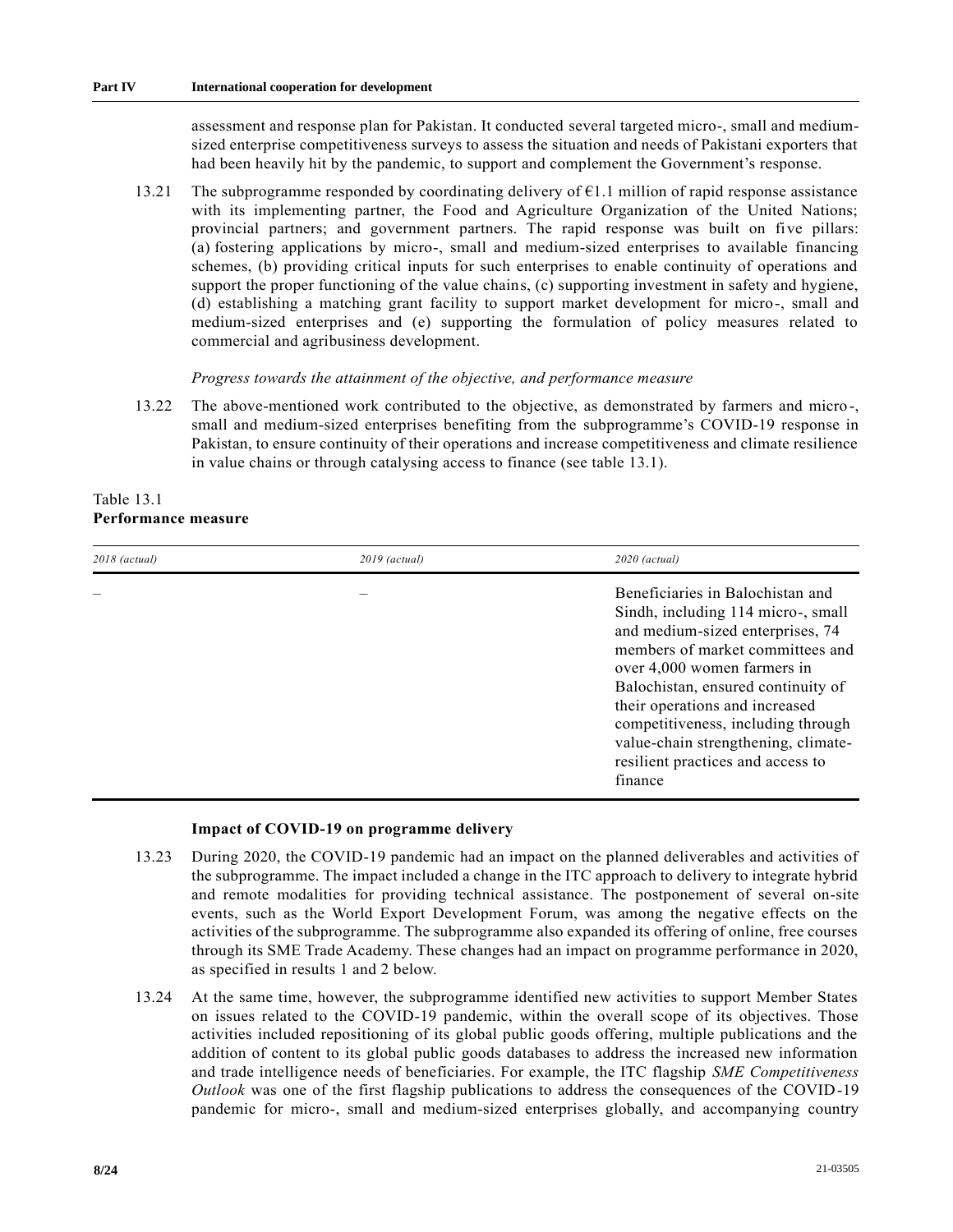profiles served as a component of its COVID-19 response. The modified and new deliverables contributed to results in 2020, as specified in the emerging result above.

13.25 Reflecting the importance of continuous improvement and responding to the evolving needs of Member States, ITC will mainstream lessons learned and best practices related to the adjustments to and adaptation of its subprogramme owing to the COVID-19 pandemic. Specific examples of lessons learned include that the successful continuation of planned interventions during countries' lockdown periods depended very much on the Internet access and e-readiness of beneficiaries. Business deals – which the subprogramme aims to catalyse – are a matter of confidence in the market and market partners. Their conclusion is highly dependent on the possibility of on-site visits to company premises or on displaying samples of the goods to prospective buyers. Close coordination with stakeholders, beneficiaries, funders and partners allowed ITC to agree on contingency plans and alternative modalities to ensure continued delivery of its projects. Looking forward, ITC will continue to harness the lessons learned in the area of remote facilitation of business deals in its interventions.

## **Planned results for 2022**

13.26 The planned results for 2022 include results 1 and 2, which are updates of results presented in the preceding proposed subprogramme plans and therefore show both the subprogramme performance in 2020 and the proposed subprogramme plan for 2022. Result 3 is a new planned result.

### **Result 1: the Gambia invests in jobs for young people through entrepreneurship and trade**<sup>1</sup>

#### **Programme performance in 2020**

- 13.27 From 2018 to 2020, the ITC youth empowerment project supported the Gambia in tackling the root causes of youth unemployment and constraints on the competitiveness of enterprises, narrowing the gaps in young people's skills, knowledge and opportunities and raising awareness of the dangers of irregular migration.
- 13.28 The above-mentioned work contributed to creating and/or improving at least 2,000 jobs for youth, which did not meet the planned target of 4,000 reflected in the proposed programme budget for 2020. This was mainly due to the COVID-19 pandemic, which had a significant impact on job creation as micro-, small and medium-sized enterprises globally, including in the Gambia, have struggled to retain their employees and create new employment opportunities.
- 13.29 Furthermore, the above-mentioned work contributed to increased awareness among 165,000 Gambian youth about business and job opportunities, as evidenced through analysis of the audiences of media campaigns and of youth participants in programme activities. This exceeded the target of 100,000 reflected in the proposed programme budget for 2020.

#### **Proposed programme plan for 2022**

13.30 The subprogramme will continue the work related to the planned result, in line with its mandate. To contribute to further progress towards the objective, the subprogramme will prioritize supporting youth entrepreneurs and established micro-, small and medium-sized enterprises in increasing their business resilience and taking advantage of new opportunities that have emerged during the pandemic, as well as working with value chains, such as the tourism sector. The expected progress is presented in the performance measure below (see figure 13.I).

**\_\_\_\_\_\_\_\_\_\_\_\_\_\_\_\_\_\_**

<sup>&</sup>lt;sup>1</sup> As reflected in the proposed programme budget for 2020 ( $A/74/6$  (Sect. 13)).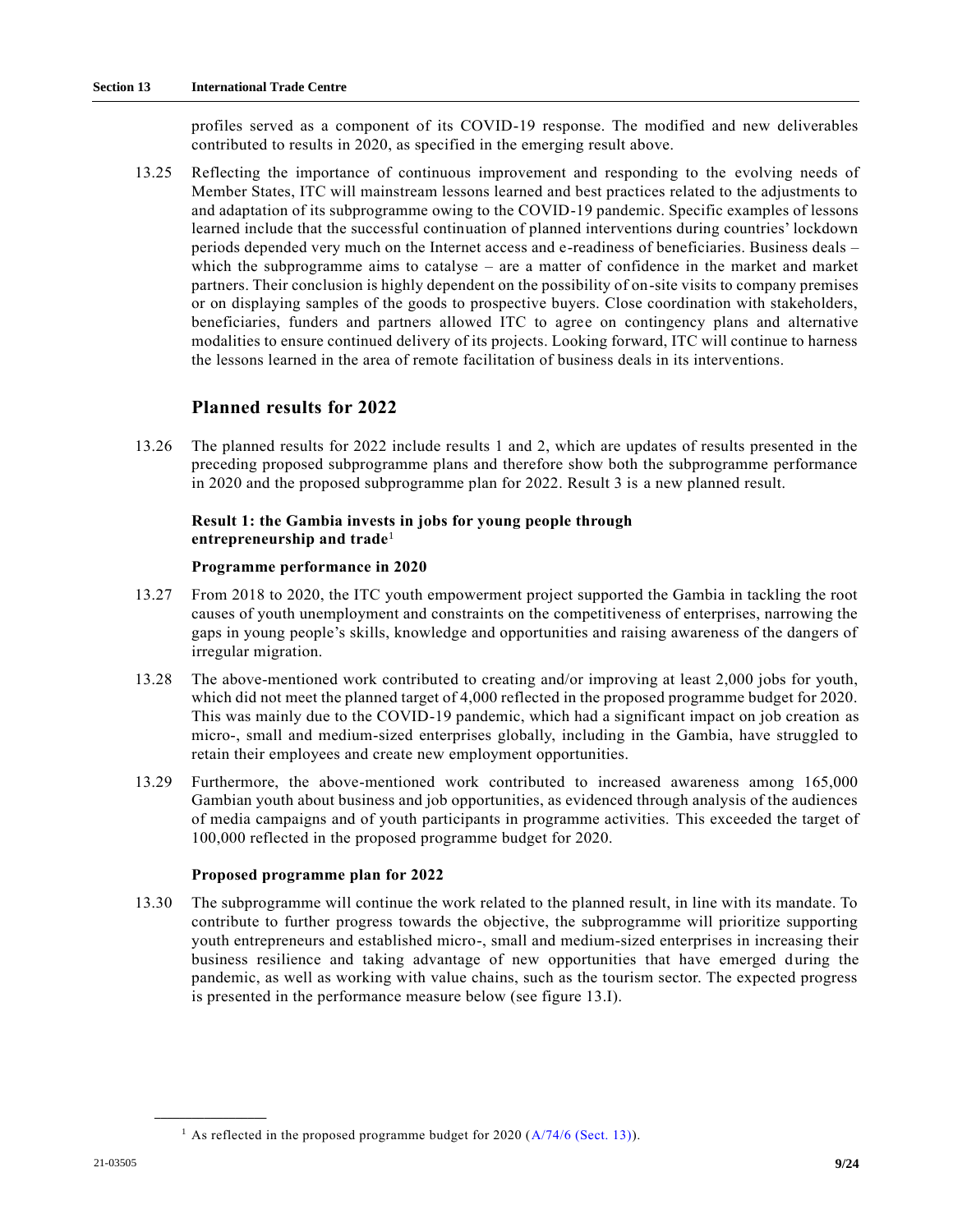





*<sup>a</sup>* To maintain accountability for initial programme plans, the 2021 target is carried forward from the programme budget for 2021 and reflects best estimates at that point in time before the COVID-19 pandemic. Programme performance for 2021 will be reported in the proposed programme budget for 2023.

## **Result 2: South-South trade and investment creates growth opportunity for micro-, small and medium-sized enterprises from East African countries**<sup>2</sup>

### **Programme performance in 2020**

- 13.31 The subprogramme has worked on enabling the participation of East and Southern African institutions and companies in South-South value chains in order for them to benefit from new market linkages and investments, fostering value addition and job creation. The subprogramme has also continued to provide remote and hybrid coordination, advisory services and training to its partners in the field, such as investment promotion agencies and trade associations, which in return contributed to a rebound in support for South-South negotiation and completion of ongoing trade and investment deals in the second half of 2020 in key sectors, such as agribusiness, light manufacturing, technology and services. Furthermore, the subprogramme launched a report, entitled "Designing for impact: South-South trade and investment", showcasing how to design and implement effective South-South trade and investment programmes, with a focus on knowledge exchange and technology transfer, based on a sustainable and inclusive approach and taking into account the effects of the COVID-19 pandemic.
- 13.32 The above-mentioned work contributed to facilitation of a cumulative \$138 million of South-South trade and investment deals, including deals related to the production of personal protective equipment in response to the COVID-19 pandemic, which did not meet the planned target of \$155 million reflected in the proposed programme budget for 2021. The underperformance was due to COVID-19, which had a negative impact on micro-, small and medium-sized enterprises and South-South investment decisions, and also caused the cancellation of multiple on-site business matchmaking events, slowing down identification of new business and investment leads.

### **Proposed programme plan for 2022**

13.33 The subprogramme will continue the work related to the planned result, in line with its mandate. To contribute to further progress towards the objective, the subprogramme will build on the lessons

**\_\_\_\_\_\_\_\_\_\_\_\_\_\_\_\_\_\_**

<sup>&</sup>lt;sup>2</sup> As reflected in the programme budget for 2021  $(A/75/6/Add.1)$ .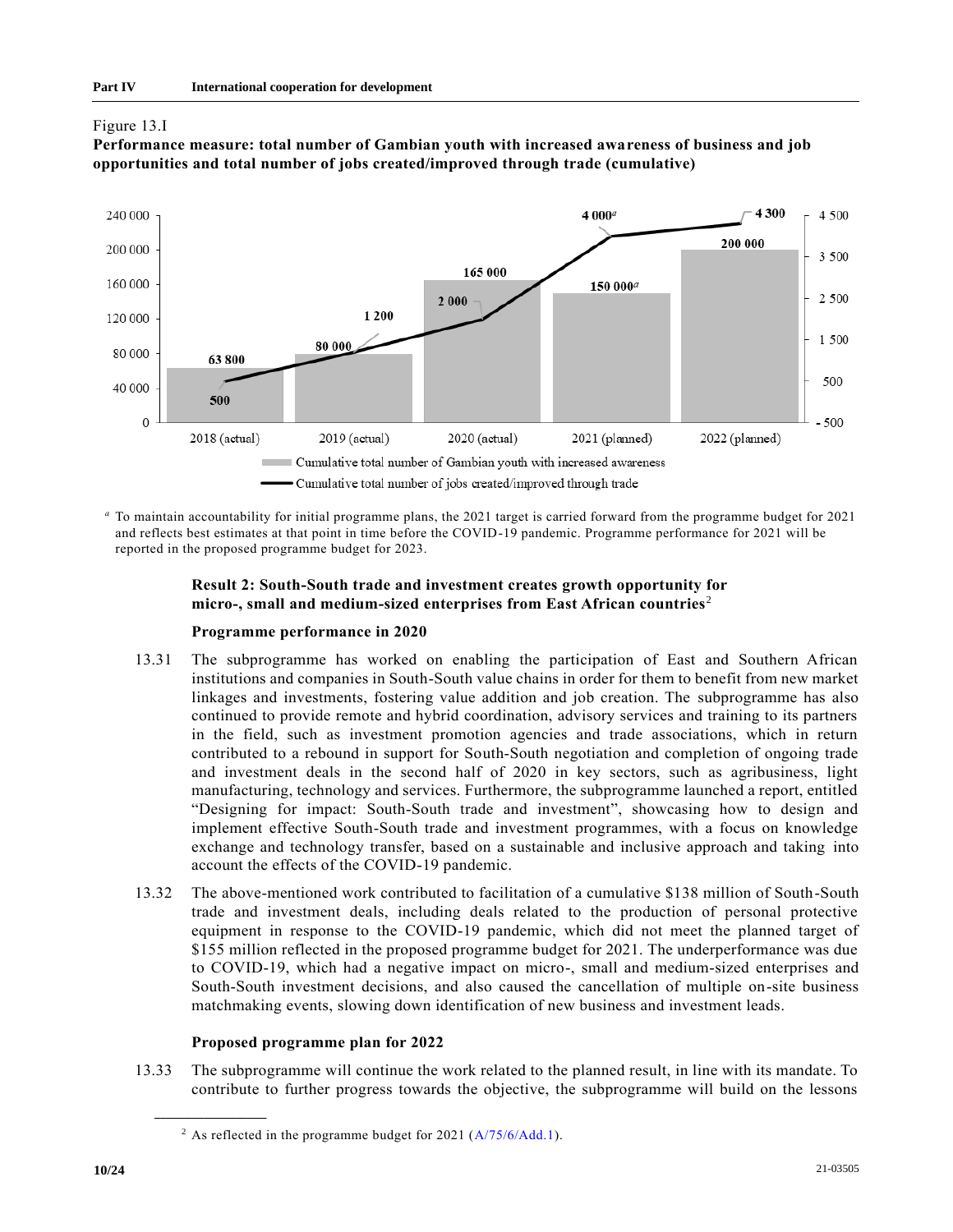learned, in particular on new modalities of virtual and hybrid investment facilitation, scaling of outreach to smallholder farmers and generation and transfer of new tools and knowledge, especially those related to productivity increases, environmental sustainability and inclusiveness. The expected progress is presented in the performance measure below (see figure 13.II).

#### Figure 13.II

## **Performance measure: total amount of trade investments facilitated by the International Trade Centre's South-South trade and investment programme (cumulative)**

(Millions of United States dollars)



*<sup>a</sup>* To maintain accountability for initial programme plans, the 2021 target is carried forward from the programme budget for 2021 and reflects best estimates at that point in time before the COVID-19 pandemic. Programme performance for 2021 will be reported in the proposed programme budget for 2023.

## **Result 3: increased demand for trade intelligence as a global public good, enabling decisions for global trade recovery**

#### **Proposed programme plan for 2022**

13.34 The need and demand for increased accessibility of trade-related data has soared as a result of the impact of the COVID-19 pandemic and, in response, the subprogramme has launched a COVID-19 dashboard – a real-time tracker of COVID-19-related trade measures – in its Market Access Map. The subprogramme also adjusted its operations during the pandemic to retain momentum in assisting policymakers and business support institutions to create transformational agendas and achieve development through trade, and in helping micro-, small and medium-sized enterprises navigate through a quickly changing landscape of COVID-19-related trade measures.

#### *Lessons learned and planned change*

13.35 The lesson for the subprogramme was to recognize the need to scale up and diversify its range of offerings within the suite of global public goods, as the business environment is becoming more and more complex. This included not only rapid response through COVID-19-related content, but also the leveraging of a range of customized products for the benefit of the Member States that are likely to benefit from stronger regional integration, and thus need trade information to identify new market opportunities. In applying the lesson, the subprogramme will increasingly invest in its globa l public good suite to (a) make it more compatible with devices such as mobile phones and tablets, (b) further tailor its competitive intelligence solutions in line with the demands of Member States and business support institutions and (c) expand the scope of covered information such as trade and regulations in services.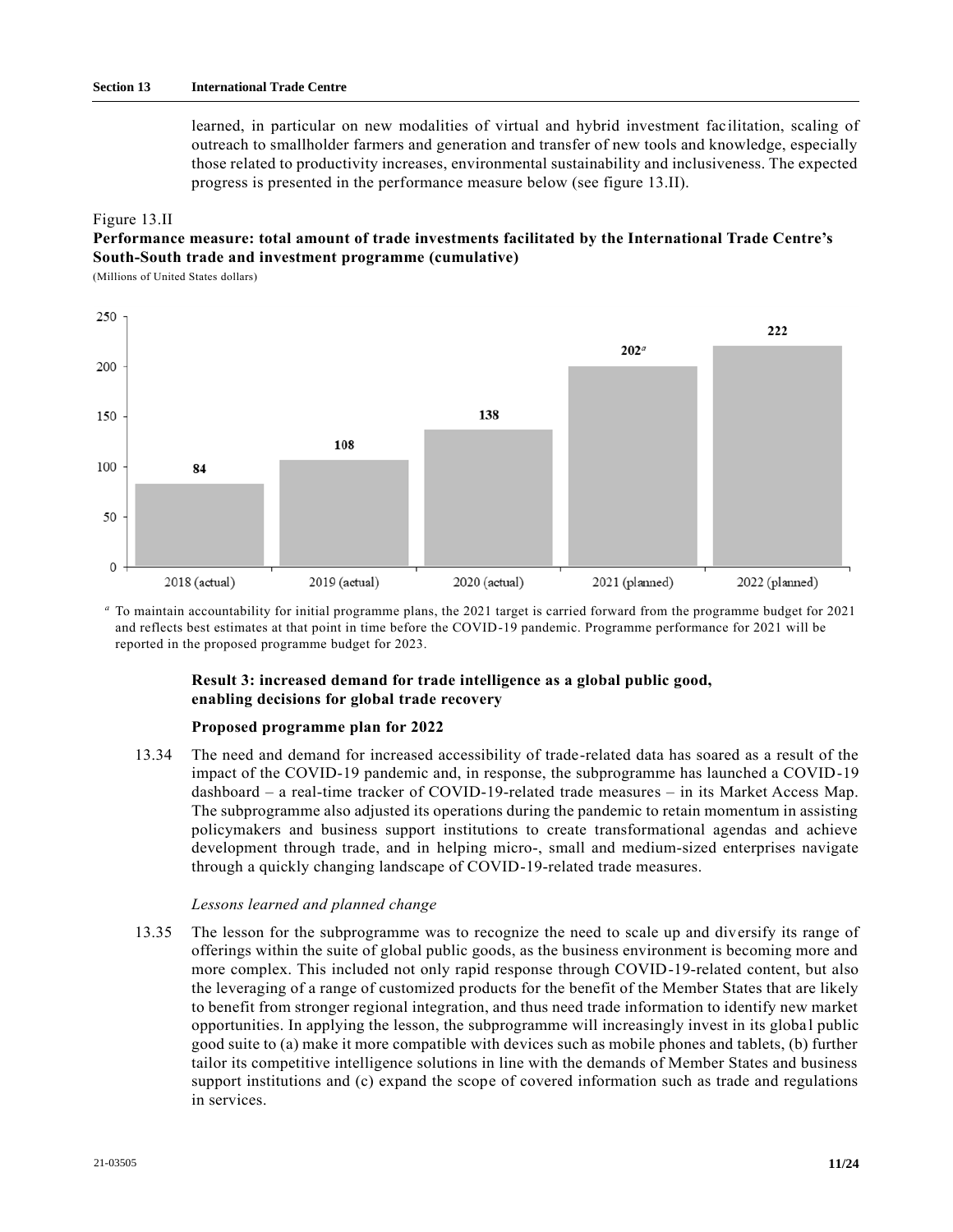### **Part IV International cooperation for development**

#### *Expected progress towards the attainment of the objective, and performance measure*

13.36 This work is expected to contribute to the objective, as demonstrated by the growth of total users of the ITC global public goods offering to 1,225,000 users and the cumulative international trade and investment transactions catalysed through that offering to \$1.093 billion by 2022 (see figure 13.III).

#### Figure 13.III

**Performance measure: total number of users of and total volume of transactions facilitated by the International Trade Centre's global public goods offering (cumulative)**



Cumulative total number of users of the global public goods offering

- Cumulative total of transactions facilitated by the global public goods offering (millions of United States dollars)

## **Legislative mandates**

13.37 The list below provides all mandates entrusted to the subprogramme.

#### *General Assembly resolutions*

| 2297 (XXII)                                                    | <b>International Trade Centre</b>                                                                                                                                                                                                                 | 69/15          | SIDS Accelerated Modalities of Action                                                                                                                                                                   |  |  |
|----------------------------------------------------------------|---------------------------------------------------------------------------------------------------------------------------------------------------------------------------------------------------------------------------------------------------|----------------|---------------------------------------------------------------------------------------------------------------------------------------------------------------------------------------------------------|--|--|
| 64/189; 66/186                                                 | Unilateral economic measures as a means                                                                                                                                                                                                           |                | (SAMOA) Pathway                                                                                                                                                                                         |  |  |
|                                                                | of political and economic coercion against<br>developing countries                                                                                                                                                                                | 69/283         | Sendai Framework for Disaster Risk<br>Reduction $2015-2030$                                                                                                                                             |  |  |
| 64/216; 66/215                                                 | Second United Nations Decade for the<br>Eradication of Poverty (2008-2017)                                                                                                                                                                        | 69/313         | Addis Ababa Action Agenda of the Third<br>International Conference on Financing for                                                                                                                     |  |  |
| $64/220$ ; $66/218$ ;                                          | Operational activities for development of                                                                                                                                                                                                         |                | Development (Addis Ababa Action Agenda)                                                                                                                                                                 |  |  |
| 74/238                                                         | the United Nations system                                                                                                                                                                                                                         | 70/1           | Transforming our world: the 2030 Agenda                                                                                                                                                                 |  |  |
| 64/222                                                         | Nairobi outcome document of the High-                                                                                                                                                                                                             |                | for Sustainable Development                                                                                                                                                                             |  |  |
| level United Nations Conference on South-<br>South Cooperation |                                                                                                                                                                                                                                                   | 71/243; 75/233 | Quadrennial comprehensive policy review<br>of operational activities for development of                                                                                                                 |  |  |
| 66/288                                                         | The future we want                                                                                                                                                                                                                                |                | the United Nations system                                                                                                                                                                               |  |  |
| 67/213                                                         | Report of the Governing Council of the<br>United Nations Environment Programme on                                                                                                                                                                 | 71/279         | Micro-, Small and Medium-sized<br>Enterprises Day                                                                                                                                                       |  |  |
|                                                                | its twelfth special session and the<br>implementation of section IV.C, entitled<br>"Environmental pillar in the context of<br>sustainable development", of the outcome<br>document of the United Nations Conference<br>on Sustainable Development | 72/279         | Repositioning of the United Nations<br>development system in the context of the<br>quadrennial comprehensive policy review<br>of operational activities for development of<br>the United Nations system |  |  |
|                                                                |                                                                                                                                                                                                                                                   | 73/195         | Global Compact for Safe, Orderly and<br>Regular Migration                                                                                                                                               |  |  |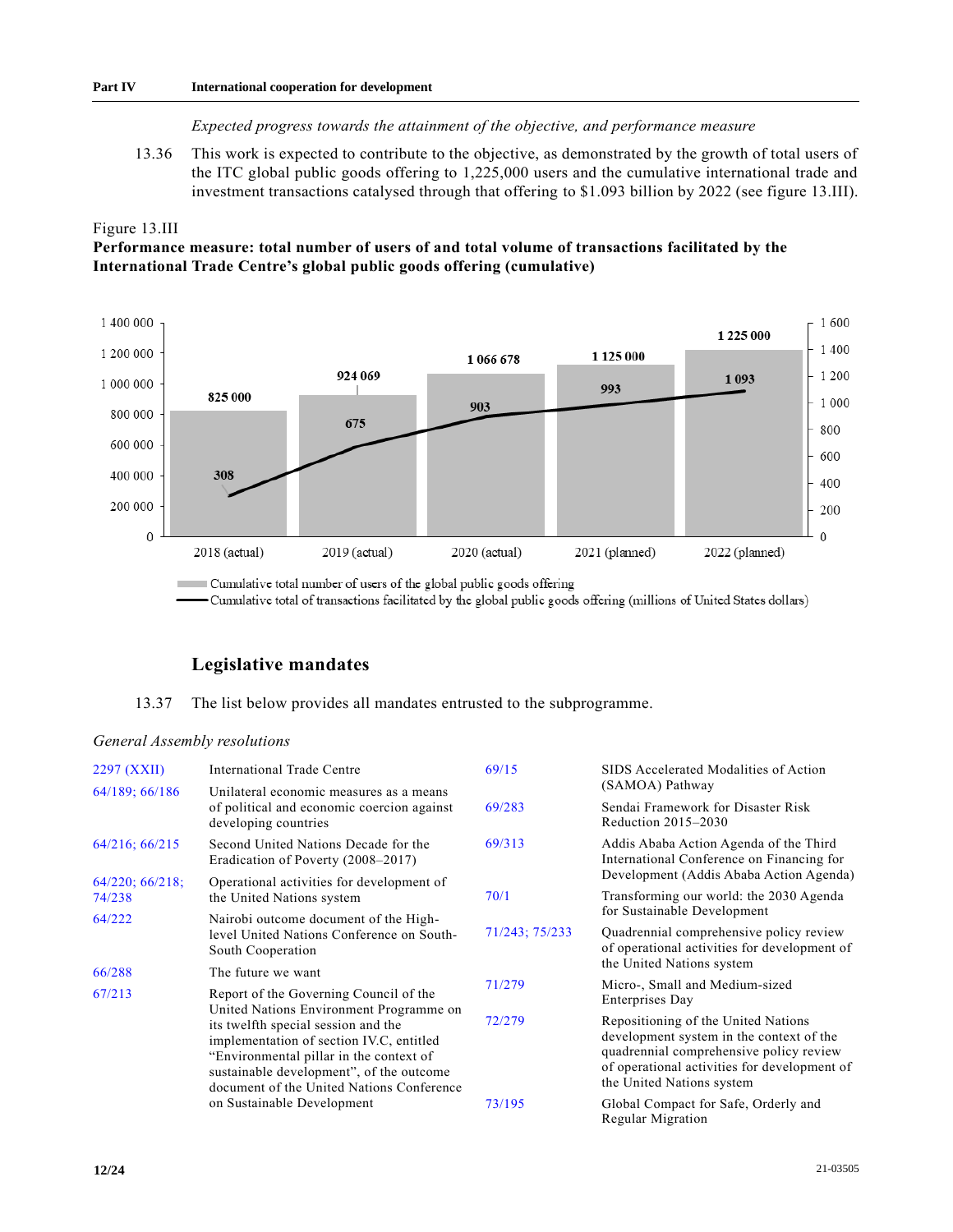#### **Section 13 International Trade Centre**

| 73/291               | Buenos Aires outcome document of the<br>second High-level United Nations<br>Conference on South-South Cooperation      | 75/215                         | Follow-up to and implementation of the<br>SIDS Accelerated Modalities of Action<br>(SAMOA) Pathway and the Mauritius     |
|----------------------|------------------------------------------------------------------------------------------------------------------------|--------------------------------|--------------------------------------------------------------------------------------------------------------------------|
| 74/198               | International Year of Creative Economy for<br>Sustainable Development, 2021                                            |                                | Strategy for the Further Implementation of<br>the Programme of Action for the<br>Sustainable Development of Small Island |
| 74/204               | Commodities                                                                                                            |                                | Developing States                                                                                                        |
| 74/228               | Role of the United Nations in promoting                                                                                | 75/216                         | Disaster risk reduction                                                                                                  |
|                      | development in the context of globalization<br>and interdependence                                                     | 75/217                         | Protection of global climate for present and<br>future generations of humankind                                          |
| 74/231               | Development cooperation with middle-<br>income countries                                                               | 75/219                         | Implementation of the Convention on<br>Biological Diversity and its contribution to                                      |
| 74/235               | Women in development                                                                                                   |                                | sustainable development                                                                                                  |
| 75/202               | Information and communications<br>technologies for sustainable development                                             | 75/225                         | Towards a New International Economic<br>Order                                                                            |
| 75/203               | International trade and development                                                                                    | 75/227                         | Follow-up to the Fourth United Nations                                                                                   |
| 75/207               | Promoting investments for sustainable<br>development                                                                   |                                | Conference on the Least Developed<br>Countries                                                                           |
| 75/208               | Follow-up to and implementation of the<br>outcomes of the International Conferences<br>on Financing for Development    | 75/228                         | Follow-up to the second United Nations<br>Conference on Landlocked Developing<br>Countries                               |
| 75/211               | Entrepreneurship for sustainable development                                                                           | 75/229                         | Promotion of sustainable tourism, including<br>ecotourism, for poverty eradication and                                   |
| 75/213               | Promoting sustainable consumption and                                                                                  |                                | environment protection                                                                                                   |
|                      | production patterns for the implementation<br>of the 2030 Agenda for Sustainable<br>Development, building on Agenda 21 | 75/230                         | Implementation of the Third United Nations<br>Decade for the Eradication of Poverty<br>$(2018 - 2027)$                   |
|                      |                                                                                                                        | 75/231                         | Industrial development cooperation                                                                                       |
|                      |                                                                                                                        | 75/234                         | South-South cooperation                                                                                                  |
|                      | <b>Economic and Social Council resolutions</b>                                                                         |                                |                                                                                                                          |
| 1819 (LV)            | United Nations export promotion<br>programmes                                                                          | 2020/9                         | Mainstreaming a gender perspective into all<br>policies and programmes in the United<br>Nations system                   |
|                      | World Trade Organization ministerial declarations and decisions                                                        |                                |                                                                                                                          |
| WT/MIN<br>(01)/DEC/1 | Doha Ministerial Declaration                                                                                           | WT/MIN<br>(13)/DEC             | Bali Ministerial Declaration                                                                                             |
| WT/MIN<br>(05)/DEC   | Doha Work Programme: Ministerial<br>Declaration                                                                        | WT/MIN<br>(15)/ <sub>DEC</sub> | Nairobi Ministerial Declaration                                                                                          |

# **Deliverables**

Elements for political guidance

13.38 Table 13.2 lists all deliverables, by category and subcategory, for the period 2020–2022 that contributed and are expected to contribute to the attainment of the objective stated above.

WT/MIN (17)/DEC

WT/MIN  $(11)/W/2$ 

Joint Declaration on Trade and Women's

Economic Empowerment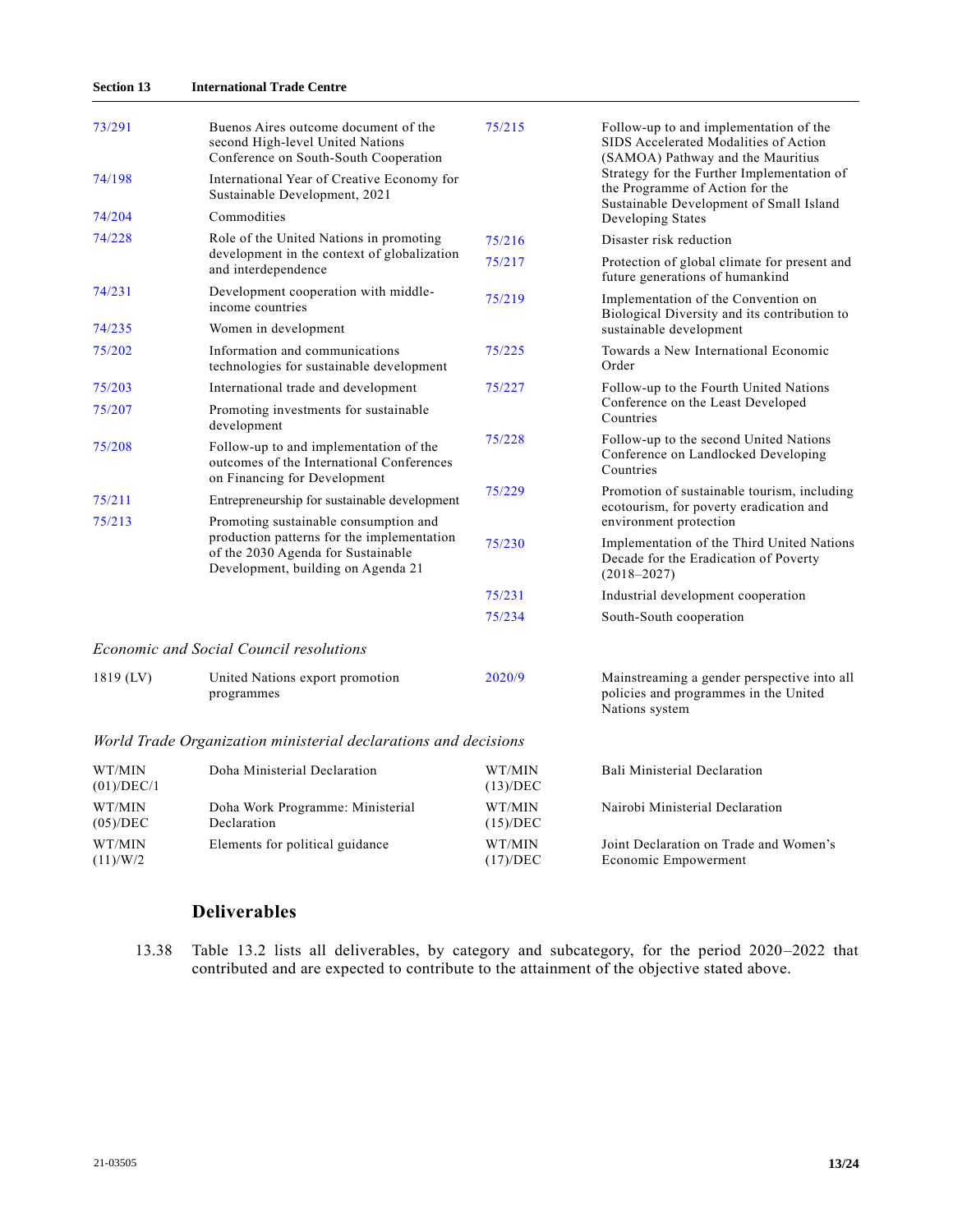#### Table 13.2

#### **Deliverables for the period 2020–2022, by category and subcategory**

| Category and subcategory                                                                                                                                                                                                                                        | 2020<br>planned         | 2020<br>actual | 2021<br>planned | 2022<br>planned |
|-----------------------------------------------------------------------------------------------------------------------------------------------------------------------------------------------------------------------------------------------------------------|-------------------------|----------------|-----------------|-----------------|
| A. Facilitation of the intergovernmental process and expert bodies                                                                                                                                                                                              |                         |                |                 |                 |
| Parliamentary documentation (number of documents)                                                                                                                                                                                                               | $\overline{\mathbf{4}}$ | 4              | 4               | 4               |
| Reports to the Joint Advisory Group on the International Trade Centre and the<br>1.<br>Consultative Committee of the ITC trust fund                                                                                                                             | 3                       | 3              | 3               | 3               |
| 2. Annual report on the activities of ITC to the Joint Advisory Group on the<br>International Trade Centre and the Consultative Committee of the ITC trust fund                                                                                                 | 1                       | 1              | 1               | 1               |
| Substantive services for meetings (number of three-hour meetings)                                                                                                                                                                                               | 7                       | 8              | 7               | 8               |
| Meetings of the Joint Advisory Group on the International Trade Centre and formal<br>3.<br>meetings of the Consultative Committee of the ITC trust fund                                                                                                         | 4                       | $\overline{4}$ | 4               | 4               |
| Meetings of the Advisory Committee on Administrative and Budgetary Questions<br>4.                                                                                                                                                                              | $\mathbf{1}$            | $\mathbf{1}$   | 1               | 1               |
| Meetings of the Fifth Committee<br>5.                                                                                                                                                                                                                           | $\mathbf{1}$            | $\mathbf{1}$   | 1               | 1               |
| Meetings of the Committee for Programme and Coordination<br>6.                                                                                                                                                                                                  | $\mathbf{1}$            | $\mathbf{1}$   | 1               | 1               |
| Meetings of the WTO Committee on Budget, Finance and Administration<br>7.                                                                                                                                                                                       |                         | 1              |                 | 1               |
| B. Generation and transfer of knowledge                                                                                                                                                                                                                         |                         |                |                 |                 |
| Field and technical cooperation projects (number of projects)                                                                                                                                                                                                   | 120                     | 127            | 130             | 130             |
| Trade-related technical assistance projects<br>8.                                                                                                                                                                                                               | 120                     | 127            | 130             | 130             |
| Seminars, workshops and training events (number of days)                                                                                                                                                                                                        | 2 9 0 0                 | 4 3 8 5        | 3 0 0 0         | 3 500           |
| 9. On trade intelligence, policy and strategy                                                                                                                                                                                                                   | 525                     | 407            | 600             | 700             |
| 10. On business support institutions                                                                                                                                                                                                                            | 277                     | 272            | 300             | 350             |
| 11. On value chains                                                                                                                                                                                                                                             | 2 0 9 8                 | 3 7 0 6        | 2 1 0 0         | 2 4 5 0         |
| Technical materials (number of materials)                                                                                                                                                                                                                       | 25                      | 30             | 30              | 30              |
| 12. SME Competitiveness Outlook flagship report                                                                                                                                                                                                                 | $\mathbf{1}$            | $\mathbf{1}$   | $\mathbf{1}$    | $\mathbf{1}$    |
| 13. Books on trade-related subjects                                                                                                                                                                                                                             | 4                       | 4              | $\overline{4}$  | 4               |
| 14. Papers on trade-related subjects, such as inclusive and sustainable trade, trade and<br>market intelligence, competitiveness of micro-, small and medium-sized enterprises<br>and competitiveness of women-owned micro-, small and medium-sized enterprises | 20                      | 25             | 25              | 25              |

#### **C. Substantive deliverables**

**Consultation, advice and advocacy**: customized support to policymakers, trade support institutions and enterprises to address the international competitiveness challenges for micro-, small and medium-sized enterprises in developing countries and countries with economies in transition, to facilitate public-private dialogue on improvements to the business environment and to ensure that trade supports inclusive and sustainable development; advisory services to disadvantaged groups among micro-, small and medium-sized enterprises, such as women and youth-owned enterprises, on improving their productive capacity and market access; advisory and advocacy services for policymakers and business support institutions on how to consider the needs of micro-, small and medium-sized enterprises and disadvantaged groups in their service offer; and advocacy that allows for the systematic inclusion such enterprises and disadvantaged groups in policy and strategy processes.

**Databases and other substantive digital materials**: maintenance and development of databases and other online tools to make global trade more transparent and facilitate market access and business and policy decisions. Databases cover trade flows, tariffs and non-tariff measures, export potential, procurement opportunities, rules of origin, private standards and knowledge on sustainable trade and youth and women entrepreneurship. They include the SheTrades database with over 20,000 registered women entrepreneurs, "SheTrades Outlook", the ITC "SME trade academy", the Ye! community and platform (with over 20,000 young entrepreneurs), and the Trade Maps suite of tools (Market Access Map, Trade Map, Standards Map, Investment Map, Global Trade Helpdesk, Export Potential Map, Procurement Map, Trade Strategy Map and Sustainability Map), which attracts over 1 million users annually.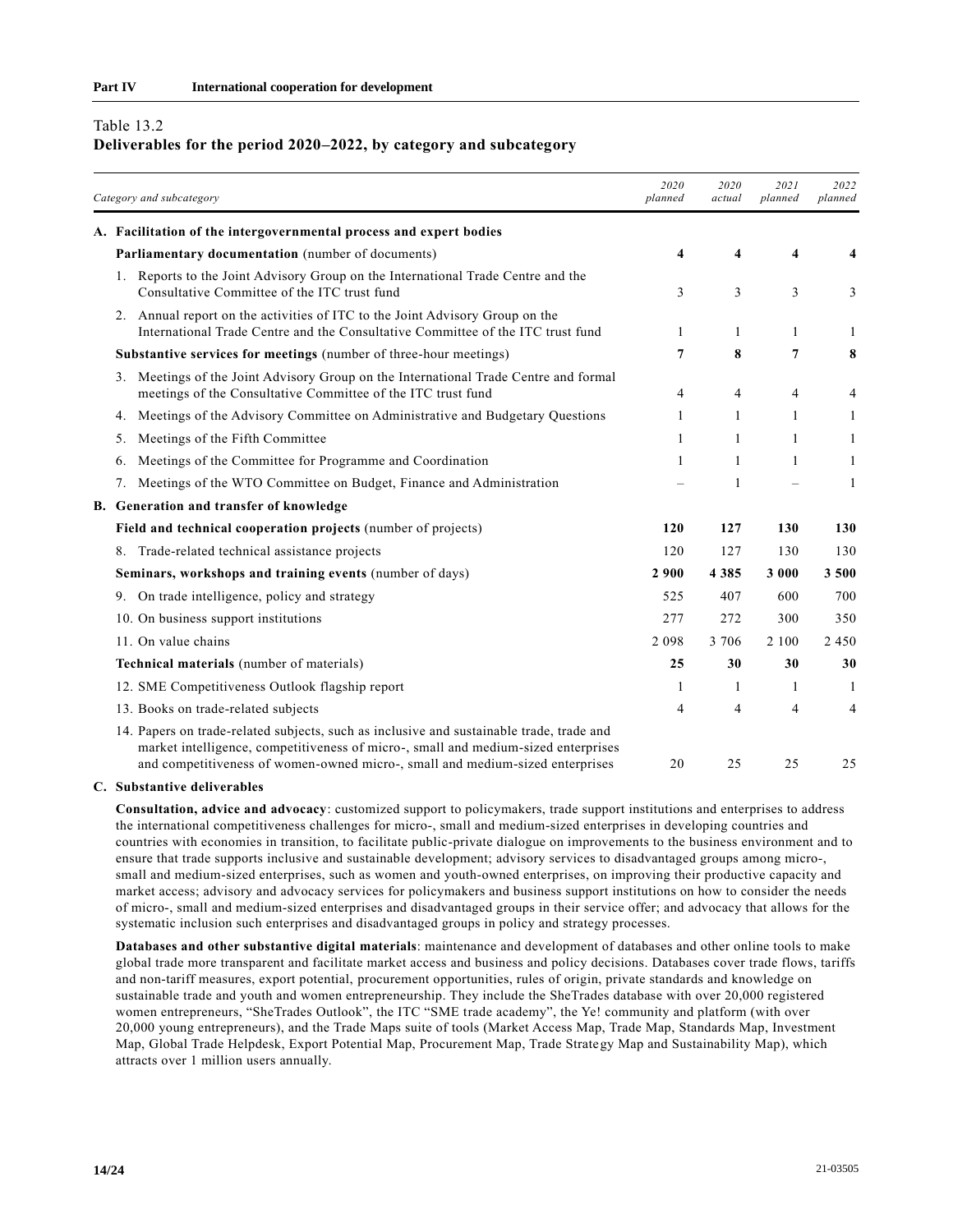|                                                              | 2020    | 2020   | 2021    | 2022    |
|--------------------------------------------------------------|---------|--------|---------|---------|
| $\sim$<br>and subcategory and<br>$\angle$ ategory<br>$\circ$ | planned | actual | plannea | planned |

#### **D. Communication deliverables**

**Outreach programmes, special events and information materials**: special events, including the World Export Development Forum, SheTrades Global, the Trade for Sustainable Development Forum, the world trade promotion organizations network conference and awards; the *International Trade Forum* magazine, with over 100,000 online views per year; Micro-, Small and Medium-sized Enterprises Day; newsletters on trade-related subjects for over 10,000 recipients; and information materials and outreach, including on export strategy, trade support networks and capacities, entrepreneurship, skills and export development opportunities, world trade trends, the multilateral trading system, regional integration, technical regulations and standards for export, and trade and the Sustainable Development Goals.

**Digital platforms and multimedia content**: design, updating and maintenance of websites and social media accounts, including the ITC website, with over 4 million views a year; dedicated websites and active social media presence engaging sustainable micro-, small and medium-sized enterprises, women entrepreneurs and youth, with over 100,000 combined followers of social media accounts.

**Library services**: on-demand services for ITC clients related to trade information; and provision of online updates on trade related publications to trade support institutions from developing countries.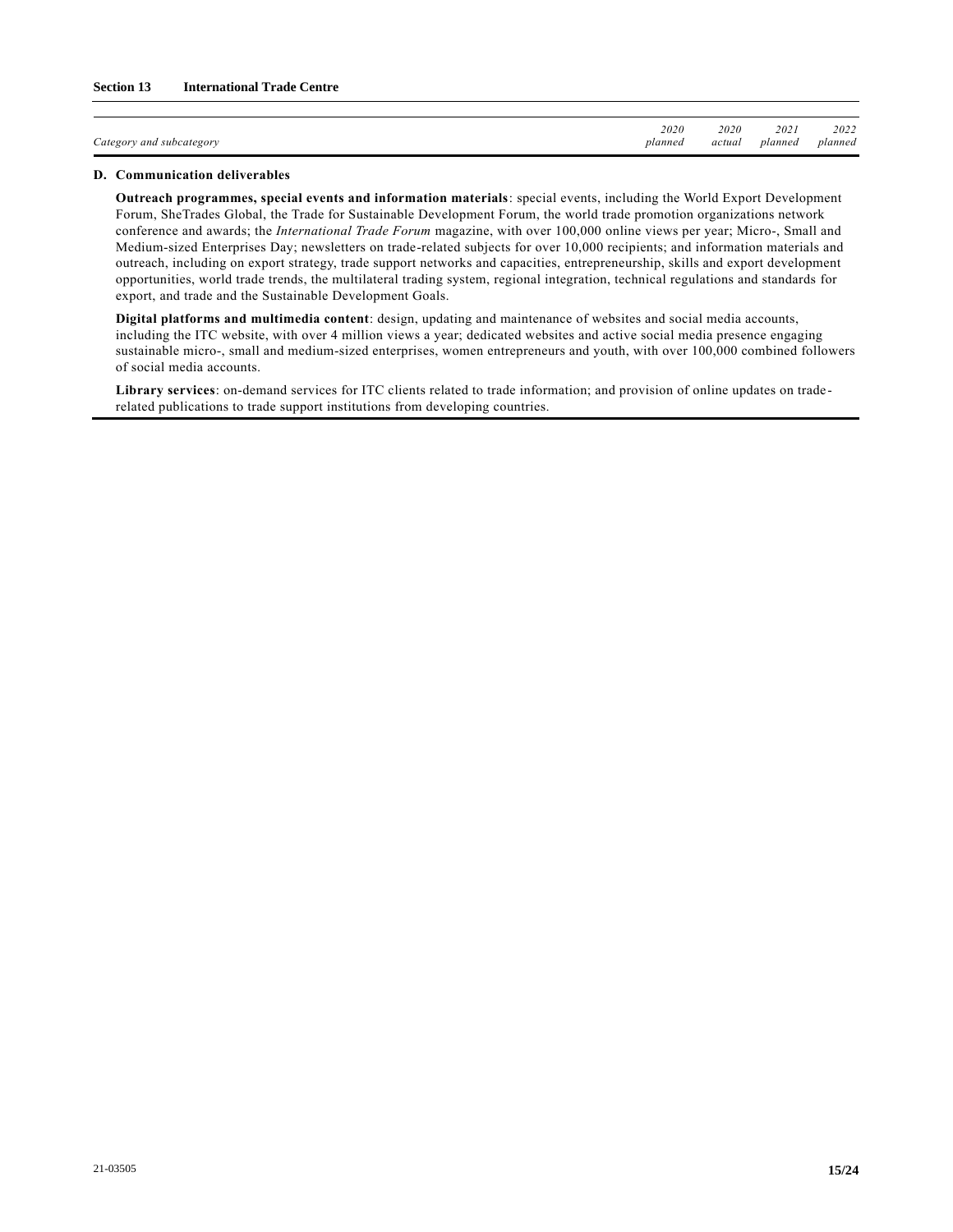# **B. Proposed post and non-post resource requirements for 2022**

## **Overview**

13.39 The proposed regular budget resources for 2022 are reflected in table 13.3.

#### Table 13.3

#### **Overall: evolution of financial resources by object of expenditure**

(Thousands of United States dollars)

|                                       |                                  |                       |                          |                              | Changes |       |                 |                                           |
|---------------------------------------|----------------------------------|-----------------------|--------------------------|------------------------------|---------|-------|-----------------|-------------------------------------------|
| Object of expenditure                 | 2020<br>expenditure <sup>a</sup> | 2021<br>appropriation | Technical<br>adjustments | New/<br>expanded<br>mandates | Other   | Total | Percentage      | 2022<br>estimate<br>(before<br>recosting) |
| Grants and contributions <sup>b</sup> | 18 861.8                         | 20 641.5              |                          |                              |         |       |                 | 20 641.5                                  |
| <b>Total</b>                          | 18 861.8                         | 20 641.5              | -                        | $\overline{\phantom{0}}$     |         |       | $\qquad \qquad$ | 20 641.5                                  |

*<sup>a</sup>* At the time of reporting, the expenditures presented in this table and subsequent tables are not final and may be subject to adjustments that could result in minor differences between the information contained in the present report and the financial statements to be published by 31 March 2021.

*<sup>b</sup>* Represents the United Nations share of the ITC full regular budget disbursed as a grant.

- 13.40 The General Assembly, in section I of its resolution [59/276,](https://undocs.org/en/A/RES/59/276) endorsed revised administrative arrangements for ITC as set out in the report of the Secretary-General [\(A/59/405\)](https://undocs.org/en/A/59/405). In conformity with those administrative arrangements, the regular budget of ITC is denominated in Swiss francs and is funded equally by the United Nations and WTO. The United Nations share of the ITC full regular budget is disbursed as a grant.
- 13.41 The grant proposed for 2022 amounts to \$20,641,500, before recosting, reflecting no change in the resource level compared with the appropriation for 2021. The full regular budget requirements of ITC amount to SwF 36,996,100 (before recosting), net of projected miscellaneous income of SwF 200,000. The United Nations grant remains at 50 per cent of the total ITC budget, or SwF 18,498,100. After applying an exchange rate of SwF 0.896 to \$1.00, the United States dollar equivalent is \$20,641,500. The proposed level of resources provides for the full, efficient and effective implementation of mandates.
- 13.42 The General Assembly has approved, on a trial basis, a change from a biennial to an annual budget period for the United Nations, while WTO maintains its biennial budget period; this has implications for the administrative arrangements relating to the ITC budget. Similarly to the 2020 and 2021 annual budgets, the present proposal for 2022 is put forward under an interim arrangement agreed with the WTO secretariat, whereby ITC will submit to WTO an annual budget for 2022 in the United Nations proposed programme budget format, and twice that amount for the 2022–2023 budget period in the WTO format. The administrative arrangements will be suitably updated should the annual budget cycle be confirmed by the General Assembly.
- 13.43 The total resource requirements for 2022 for ITC, comprising its full regular budget in Swiss francs and projected extrabudgetary resources in Swiss francs, are reflected in tables 13.4 and 13.5 and figure 13.IV. In the interest of clarity and transparency, details of post resources, which would be provided for by the proposed grants from the United Nations and WTO, are presented in tables 13.6, 13.7 and annex I, despite not being part of the approved or proposed staffing table of the regular budget.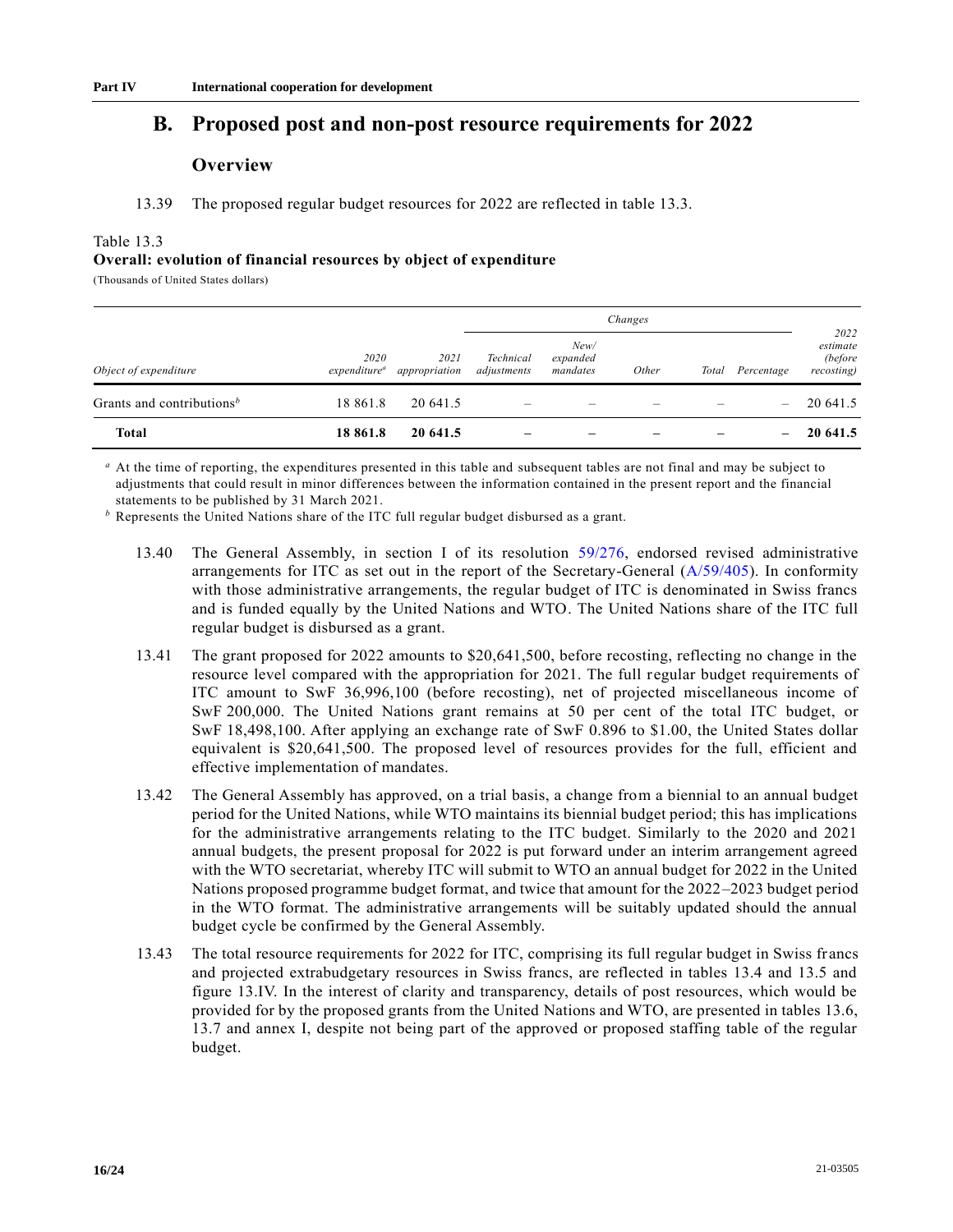#### Table 13.4

### **Evolution of financial resources by source of funding: ITC full regular budget and extrabudgetary resources** (Thousands of Swiss francs)

(1) *Regular budget*

|                                                                        |                                  |                       |                          |                              | Changes |        |                          |                                           |
|------------------------------------------------------------------------|----------------------------------|-----------------------|--------------------------|------------------------------|---------|--------|--------------------------|-------------------------------------------|
| Component/subprogramme                                                 | 2020<br>expenditure <sup>a</sup> | 2021<br>appropriation | Technical<br>adjustments | New/<br>expanded<br>mandates | Other   |        | Total Percentage         | 2022<br>estimate<br>(before<br>recosting) |
| Programme of work                                                      |                                  |                       |                          |                              |         |        |                          |                                           |
| Operational aspects of trade<br>6.<br>promotion and export development | 35 380.0                         | 36 996.1              |                          |                              |         |        | $\overline{\phantom{0}}$ | 36 996.1                                  |
| Subtotal, 1                                                            | 35 380.0                         | 36 996.1              |                          |                              |         |        |                          | 36 996.1                                  |
| (2)<br>Extrabudgetary                                                  |                                  |                       |                          |                              |         |        |                          |                                           |
| Component/subprogramme                                                 | 2020<br>expenditure              | 2021<br>estimate      |                          |                              |         | Change | Percentage               | 2022<br>estimate                          |
| Programme of work                                                      |                                  |                       |                          |                              |         |        |                          |                                           |
| Operational aspects of trade<br>6.<br>promotion and export development | 86 124.2                         | 89 600.0              |                          |                              |         |        | $\overline{\phantom{0}}$ | 89 600.0                                  |
| Subtotal, 2                                                            | 86 124.2                         | 89 600.0              |                          |                              |         |        |                          | 89 600.0                                  |
| <b>Total</b>                                                           | 121 504.2                        | 126 596.1             |                          |                              |         |        |                          | $-126596.1$                               |

*<sup>a</sup>* Overall level of 2020 expenditure (net of miscellaneous income) incurred in Swiss francs, of which the United Nations share amounts to SwF 17,690,000, equivalent to \$18,861,800.

#### Table 13.5

#### **Evolution of financial and post resources: ITC full regular budget**

(Thousands of Swiss francs/number of posts)

|                                                     | Changes             |                       |                          |                              |       |       |                          |                                           |
|-----------------------------------------------------|---------------------|-----------------------|--------------------------|------------------------------|-------|-------|--------------------------|-------------------------------------------|
|                                                     | 2020<br>expenditure | 2021<br>appropriation | Technical<br>adjustments | New/<br>expanded<br>mandates | Other | Total | Percentage               | 2022<br>estimate<br>(before<br>recosting) |
| Financial resources by main category of expenditure |                     |                       |                          |                              |       |       |                          |                                           |
| Post                                                | 27 683.9            | 28 812.4              |                          |                              |       |       |                          | 28 812.4                                  |
| Non-post                                            | 7696.1              | 8 1 8 3 . 7           |                          |                              |       |       |                          | 8 1 8 3 . 7                               |
| <b>Total</b>                                        | 35 380.0            | 36 996.1              |                          |                              |       |       | $\overline{\phantom{m}}$ | 36 996.1                                  |
| Post resources by category                          |                     |                       |                          |                              |       |       |                          |                                           |
| Professional and higher                             |                     | 91                    |                          |                              |       |       |                          | 91                                        |
| General Service and related                         |                     | 69                    |                          |                              |       |       |                          | 69                                        |
| <b>Total</b>                                        |                     | 160                   |                          |                              |       |       |                          | 160                                       |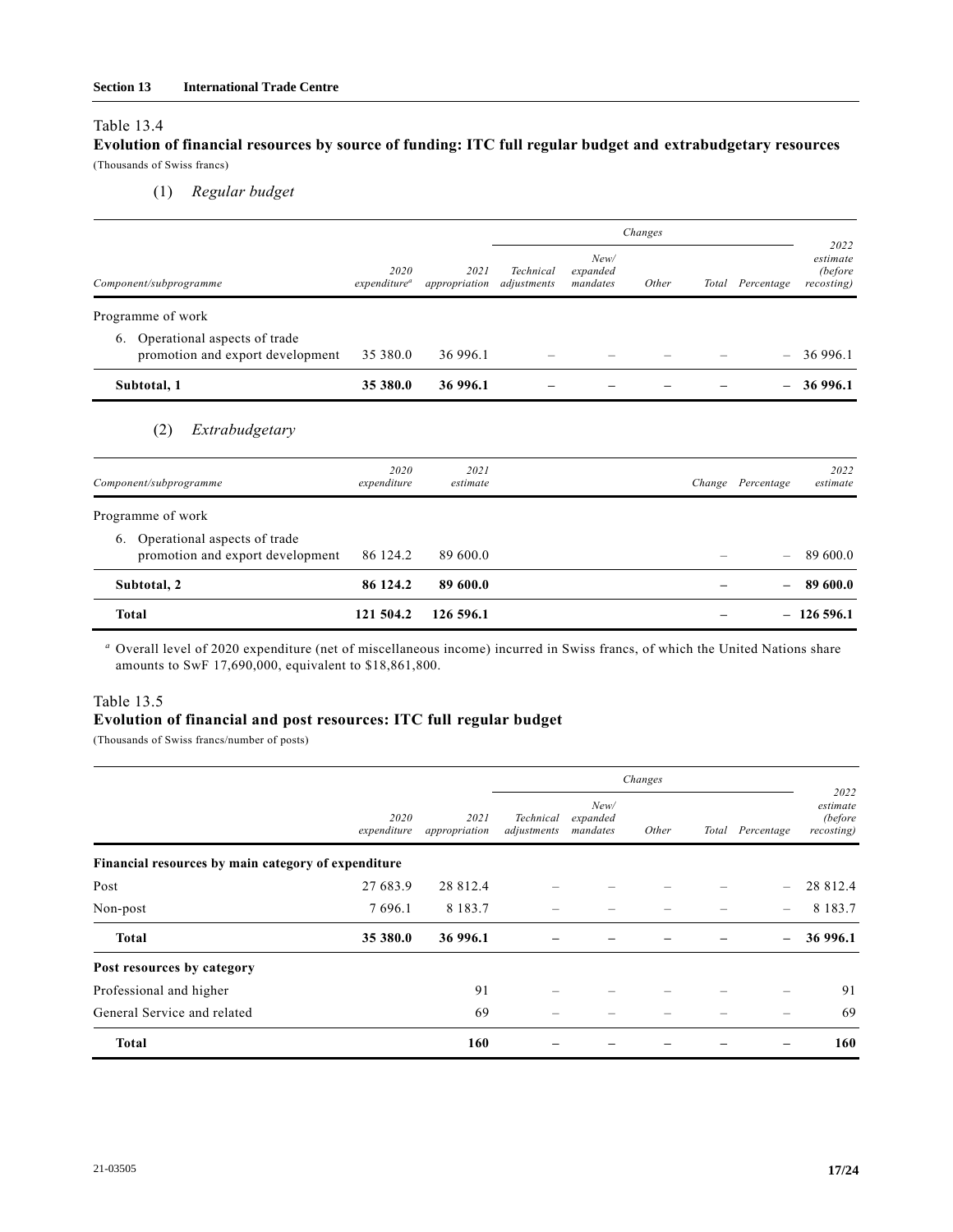#### Table 13.6

# **Proposed posts for 2022: ITC full regular budget**

|                   | Number Level |                                                                       |
|-------------------|--------------|-----------------------------------------------------------------------|
| Approved for 2021 |              | 160 1 ASG, 1 D-2, 5 D-1, 20 P-5, 30 P-4, 20 P-3, 14 P-2/1, 69 GS (OL) |
| Post changes      | —            |                                                                       |
| Proposed for 2022 |              | 160 1 ASG, 1 D-2, 5 D-1, 20 P-5, 30 P-4, 20 P-3, 14 P-2/1, 69 GS (OL) |

#### Table 13.7

#### **Proposed posts for 2022 by source of funding: ITC full regular budget and extrabudgetary resources** (Number of posts)

(1) *Regular budget*

|                                                                        |               |                          | Changes                  |       |       |               |
|------------------------------------------------------------------------|---------------|--------------------------|--------------------------|-------|-------|---------------|
| Component/subprogramme                                                 | 2021 approved | Technical<br>adjustments | New/expanded<br>mandates | Other | Total | 2022 proposed |
| Programme of work                                                      |               |                          |                          |       |       |               |
| Operational aspects of trade<br>6.<br>promotion and export development | 160           |                          |                          |       |       | 160           |
| Subtotal, 1                                                            | 160           |                          |                          |       |       | 160           |
| Extrabudgetary<br>(2)                                                  |               |                          |                          |       |       |               |
| Component/subprogramme                                                 | 2021 estimate |                          |                          |       |       | 2022 estimate |
| Programme of work                                                      |               |                          |                          |       |       |               |
| Operational aspects of trade<br>6.<br>promotion and export development | 20            |                          |                          |       |       | 20            |
| Subtotal, 2                                                            | 20            |                          |                          |       |       | 20            |
| <b>Total</b>                                                           | 180           |                          |                          |       |       | 180           |

### Figure 13.IV

#### **Distribution of proposed resources for 2022 (before recosting): ITC full regular budget**

(Number of posts/thousands of Swiss francs)

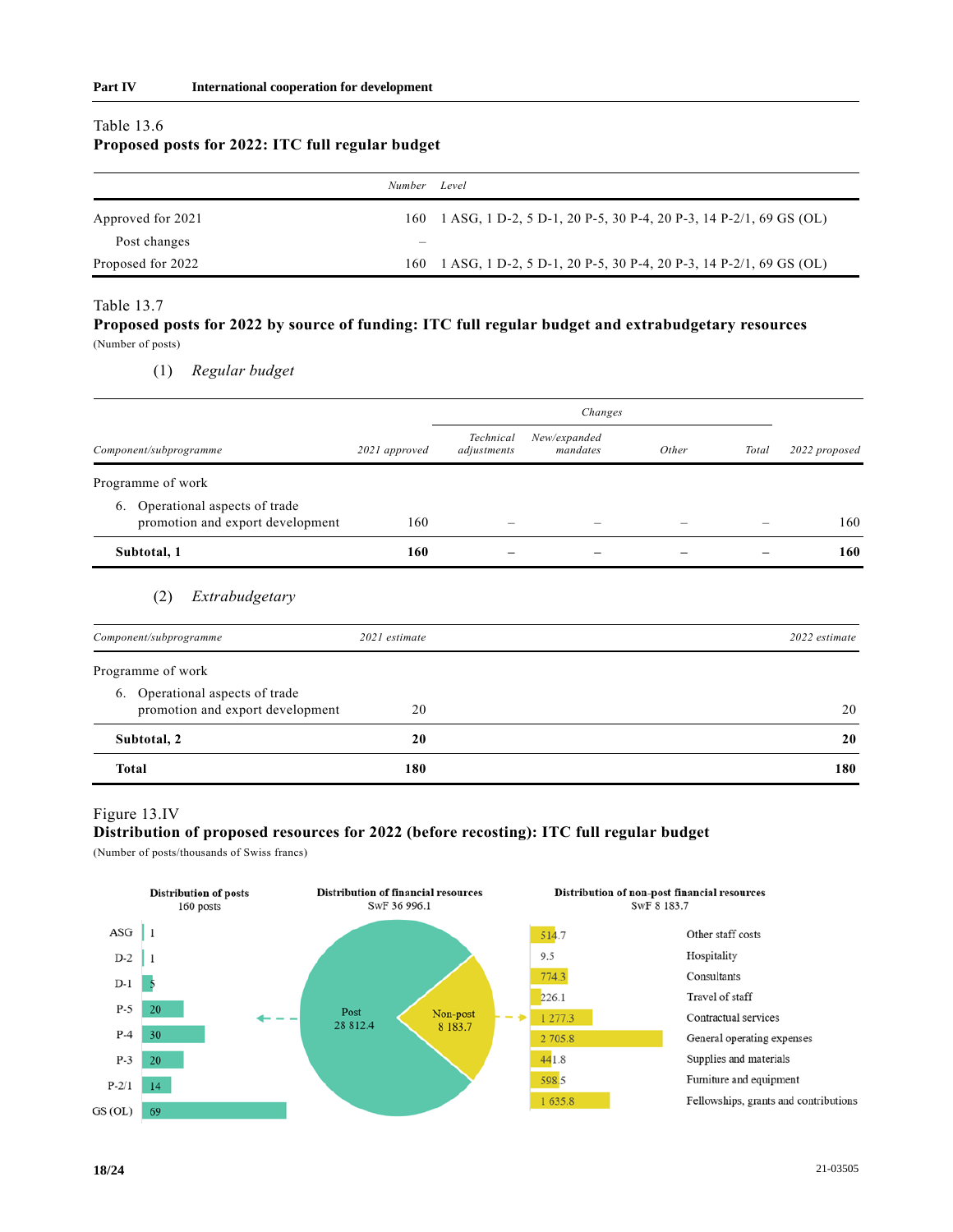### **Extrabudgetary resources**

- 13.44 As reflected in table 13.4, ITC expects to continue to receive both cash and in-kind contributions, which would complement regular budget resources. In 2022, extrabudgetary resources are estimated at SwF 89,600,000, equivalent to \$100,000,000 at an exchange rate of SwF 0.896 to \$1.00, and would provide for 20 posts (1 P-5, 3 P-4, 4 P-3, 1 P-2/1 and 11 GS (OL)), as presented in table 13.7, and non-post resources, including project personnel. The extrabudgetary resources would be used mainly to implement technical cooperation projects, complementing and leveraging the core expertise and global offering of ITC provided through regular budget resources, at the request of Member States. Examples of such projects include technical cooperation and assistance provid ed to micro-, small and medium-sized enterprises in developing countries, especially least developed countries, and countries with economies in transition related to the promotion of trade and international business development, including through initiatives such as SheTrades, ecomConnect and #FastTrackTech. ITC continues to negotiate with donors for the funding of large-scale integrated programmes. Estimated extrabudgetary resources represent 70.8 per cent of the total resources for this subprogramme.
- 13.45 The authority to oversee the use of extrabudgetary resources rests with ITC, as per the delegation of authority by the Secretary-General.

## **Other information**

- 13.46 In accordance with the 2030 Agenda, in particular target 12.6 of the Sustainable Development Goals, in which organizations are encouraged to integrate sustainability information into their reporting cycles, and in compliance with the cross-cutting mandate set out in paragraph 19 of General Assembly resolution [72/219,](https://undocs.org/en/A/RES/72/219) the Centre is integrating environmental management practices into its operations. In 2019, the Geneva-based organizations of the common system improved waste management by treating all waste prior to its entry into the Swiss waste system. The organizations also replaced all cloth hand towel systems in the restrooms with more sanitary, environmentally friendly recyclable paper towels. Fluorescent lights with light-emitting diodes were also installed.
- 13.47 Information on compliance with regard to the timely submission of documentation and advance booking for air travel is reflected in table 13.8. Efforts undertaken by ITC to further enhance the rate of travel compliance include the quarterly dissemination of a newsletter addressed to all ITC personnel that provides the actual compliance rates and the category of non-compliance justifications broken down by division. Training at ITC also highlights the policy so that any ITC staff raising travel requests are fully aware of the advance booking policy. Since 2020, divisional directors have been provided with details of individual staff compliance rates twice a year, with a ranking from the least to the most compliant. Additionally, measures have been put in place to document more clearly, in the enterprise resource planning system or otherwise, when non-compliance is due to factors beyond ITC control. Efforts have been made to receive confirmations and collect the required details for travel earlier, and ITC will continue to undertake all of these efforts, as they have shown steady and progressive results.

#### Table 13.8 **Compliance rate** (Percentage)

|                                                                          | Actual 2019 | Actual 2020 | Planned 2021 | Planned 2022 |
|--------------------------------------------------------------------------|-------------|-------------|--------------|--------------|
| Timely submission of documentation                                       | 100         | 100         | 100          | 100          |
| Air tickets purchased at least 2 weeks before the commencement of travel | 39          | 39          | 100          | 100          |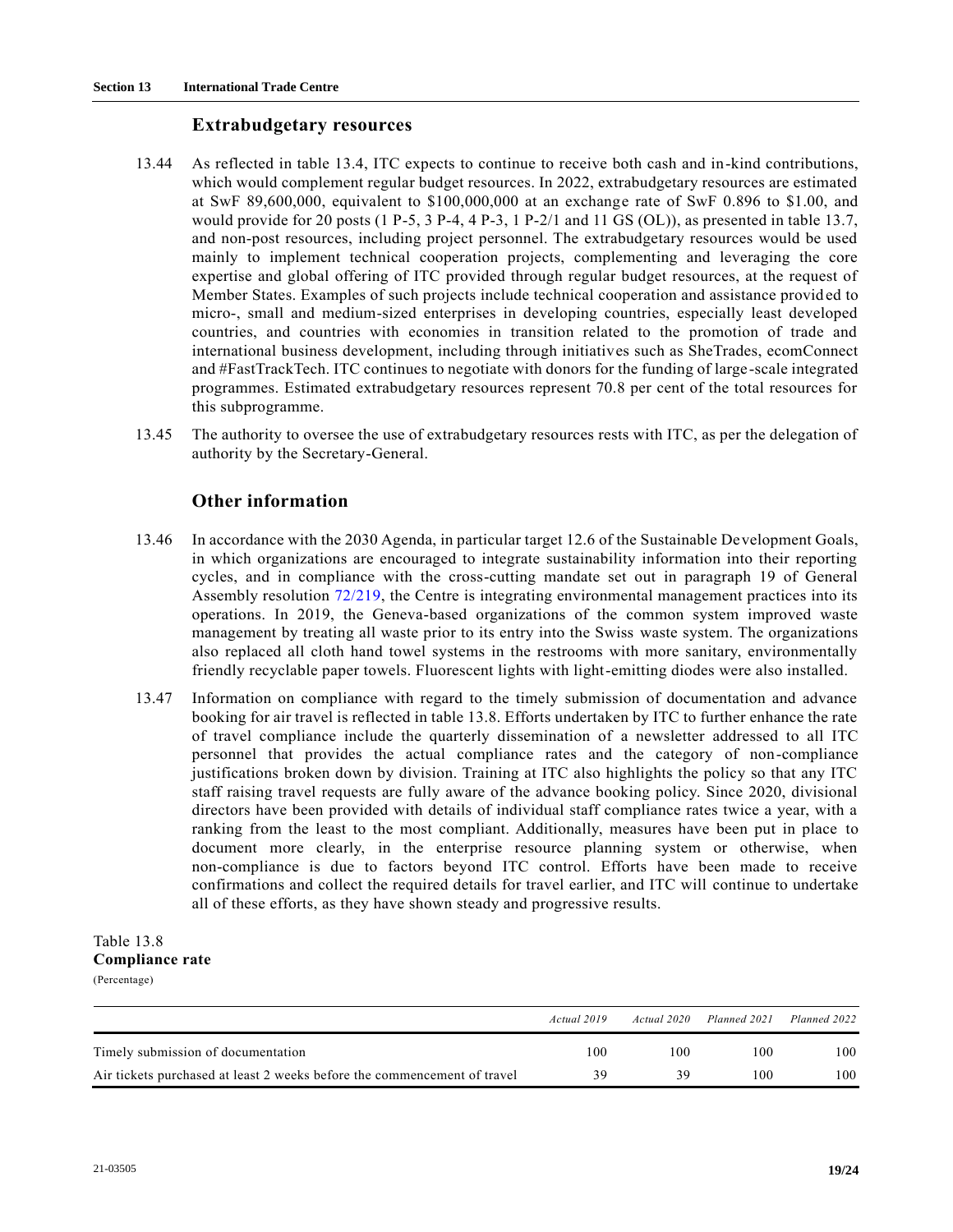## **Annex I**



# **Organizational structure and post distribution for 2022**

*Abbreviations*: ASG, Assistant Secretary-General; GS (OL), General Service (Other level); RB, regular budget; XB, extrabudgetary.

*Note*: RB posts refers to ITC full regular budget posts, which are not part of the proposed United Nations regular budget staffing table.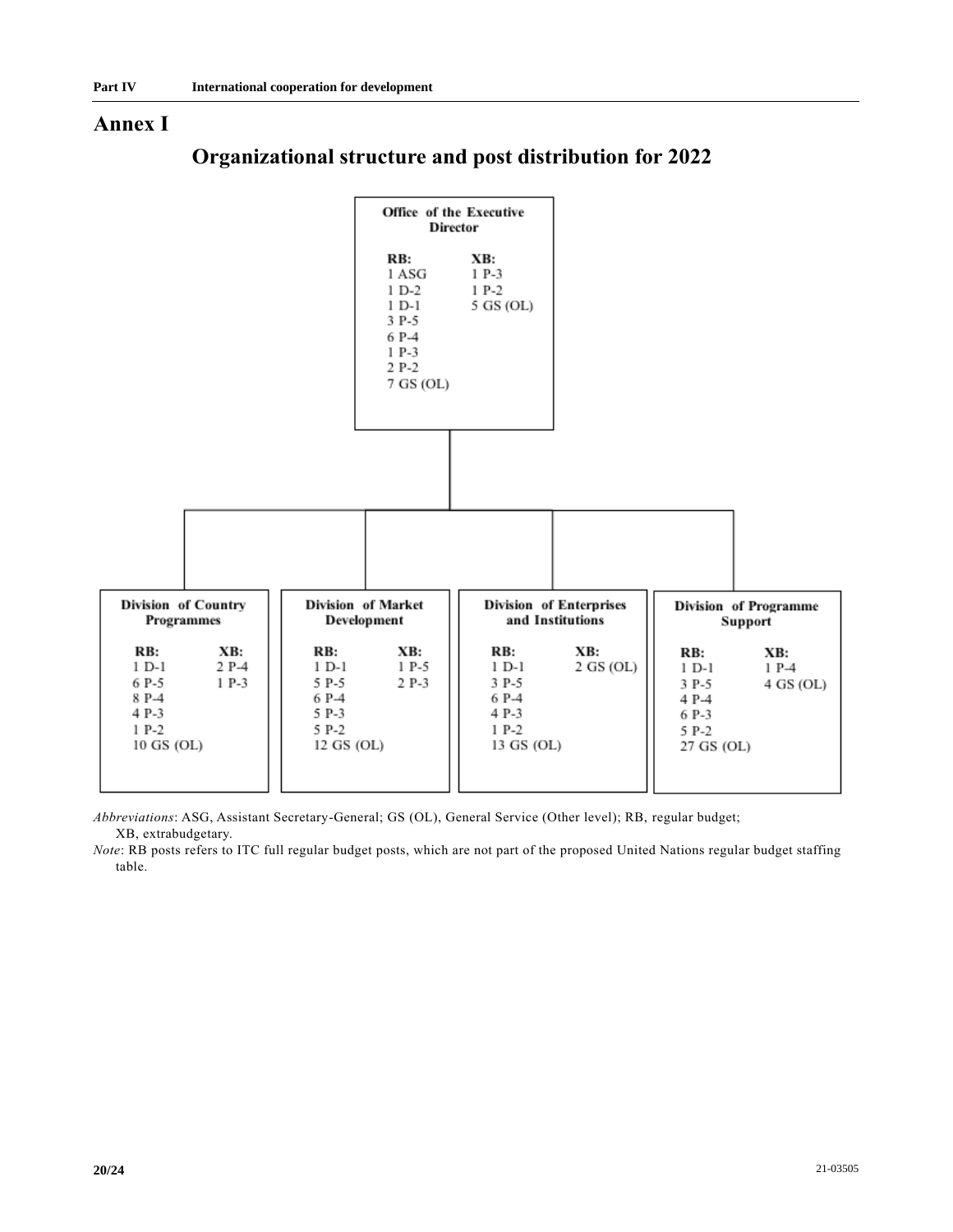## **Annex II**

# **Summary of follow-up action taken to implement relevant recommendations of the oversight bodies**

*Brief description of the recommendation Action taken to implement the recommendation*

## **Board of Auditors [\(A/75/5 \(Vol. III\)\)](https://undocs.org/en/A/75/5(Vol.III)), chap. II**

The Board recommends that ITC undertake a review of its operational reserve requirements and progressively augment its operating reserves in line with evolving operational needs (para. 20).

The Board recommends that ITC should have a welldocumented and adequately tested business continuity plan to effectively mitigate risks of work interruptions posed by disruptive events (para. 26).

The Board reiterates its previous audit recommendation regarding the selection of consultants and individual contractors through a competitive process and further recommends that ITC establish a more rigorous formal selection process for consultants and individual contractors with annual consultancy fees exceeding a suitable threshold, along with an ex-post review of contracts annually in all cases by ITC management (para. 35).

The Board recommends that ITC consider setting specific timelines for its entire staff to complete mandatory training (para. 43).

The Board recommends that ITC clearly include a provision for completing mandatory training for consultants, individual contractors and implementing partners in their contracts and monitor implementation by hiring managers or programme managers (para. 45). ITC is working with the Office of the Controller to address this recommendation. Pending the issuance of a revised administrative instruction on technical cooperation, ITC proposed that the level of operating reserves continue to grow through using the residual balances from closed projects and interest earned that ITC is allowed to keep.

ITC is updating the business continuity plan documentation, procedures and continuity of core business systems to include achievements and lessons learned from the coronavirus disease (COVID-19) pandemic.

ITC is implementing the following action points:

(a) Where hiring is decentralized to project managers, it is ensuring that justification for hiring is clearly substantiated, including with reasons for not selecting the two other candidates who were not hired;

(b) For contracts above a certain threshold to be decided by senior management, the Certifying Officer/ Section Chief and Human Resources undertake a review of the suitability and capabilities of the consultant. This can include asking for reference checks or informal interviews with the proposed candidate;

(c) Senior management is to undertake an annual review of consultants and individual contractors, including contracts issued, geographical diversity, fees and performance.

ITC is ensuring that all new staff complete their mandatory training within six months of arrival and others by a date to be agreed upon by senior management.

ITC section chiefs ensure that mandatory training of consultants and individual contractors is completed by a date to be agreed by senior management. The completion of mandatory training is a precondition for the renewal of contracts.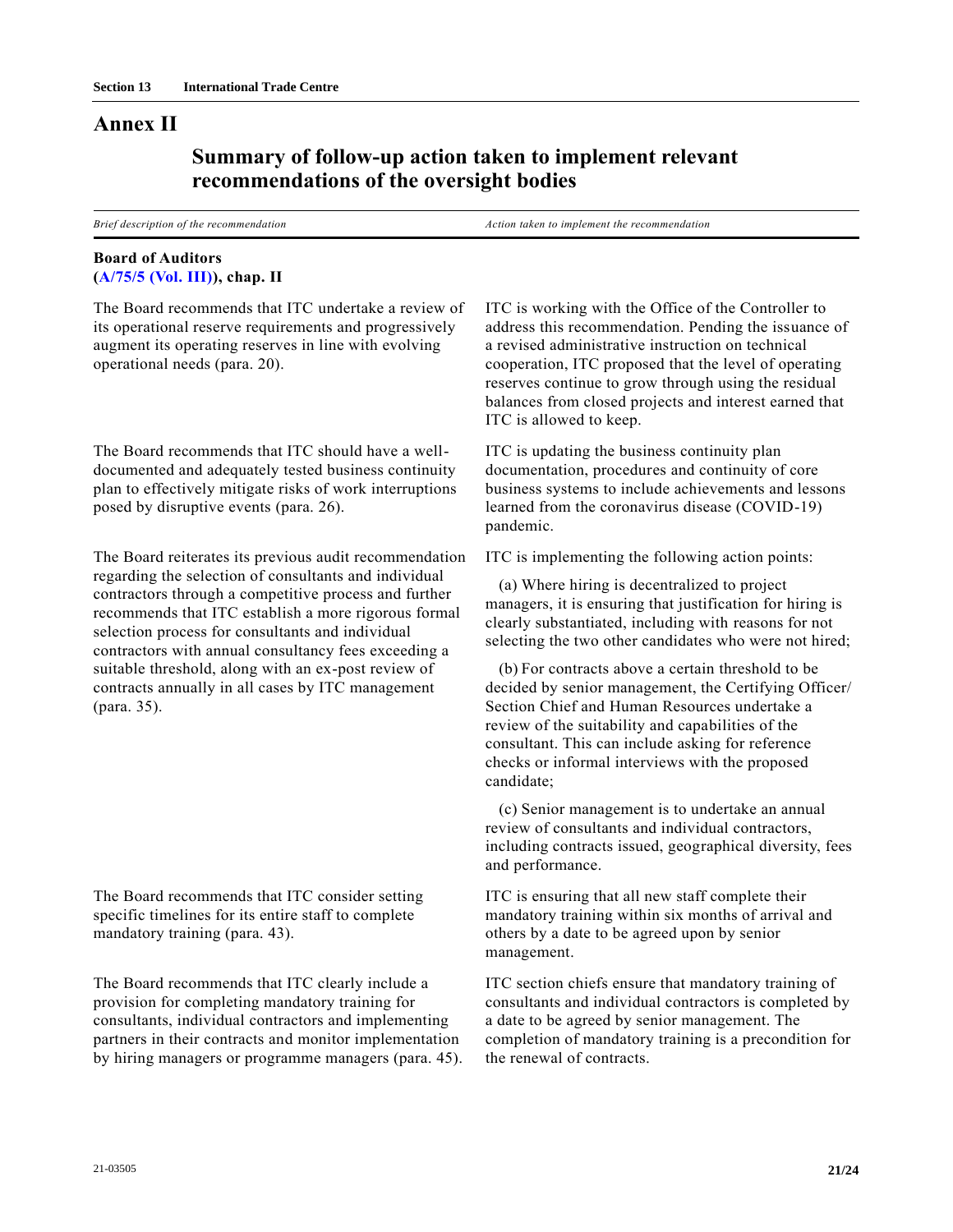| Brief description of the recommendation                                                                                                                                                                                                                                                                                                                                                                                  | Action taken to implement the recommendation                                                                                                                                                                                                                                                                                                                                                                                                                                                                                          |
|--------------------------------------------------------------------------------------------------------------------------------------------------------------------------------------------------------------------------------------------------------------------------------------------------------------------------------------------------------------------------------------------------------------------------|---------------------------------------------------------------------------------------------------------------------------------------------------------------------------------------------------------------------------------------------------------------------------------------------------------------------------------------------------------------------------------------------------------------------------------------------------------------------------------------------------------------------------------------|
|                                                                                                                                                                                                                                                                                                                                                                                                                          | ITC recognizes the need to put in place a more<br>rigorous framework to ensure the completion of<br>mandatory training for staff, consultants and individual<br>contractors. Senior management will review<br>compliance rates for the completion of mandatory<br>training on a biannual basis. ITC will update its policy<br>to specify the training courses for implementing<br>partners.                                                                                                                                           |
| The Board recommends that ITC consider putting in<br>place clear accountability mechanisms at all levels to<br>ensure improved compliance with the advance ticket<br>purchase policy (para. 54).                                                                                                                                                                                                                         | ITC is ensuring improved compliance with the<br>advance ticket purchase policy by putting in place<br>clear accountability mechanisms in this regard.<br>Consideration is given to documenting more clearly, in<br>the enterprise resource planning system (Umoja) or<br>otherwise, when non-compliance is due to factors<br>beyond the control of ITC. Standards for the<br>justification of cases of non-compliance by ITC will<br>be developed.                                                                                    |
| The Board recommends that ITC consider establishing<br>standard operating procedures for a formal ex-post<br>review by Central Support Services to oversee<br>compliance with organizational rules governing low-<br>value acquisitions and to take follow-up action. As part<br>of the ex-post review, it should be considered whether<br>services procured for fulfilling mandates were cost-<br>effective (para. 59). | ITC Central Support Services oversees compliance<br>with organizational rules governing low-value<br>procurements, with the oversight of the Senior<br>Management Committee. ITC will have written<br>standard operating procedures that will include an<br>annual report of findings and a memorandum to<br>managers when identifying instances of splitting<br>orders to circumvent the procurement process. ITC<br>will also review its administrative instructions and<br>adjust them to include clearer wording on restrictions. |
| The Board recommends that ITC enforce accountability<br>at all levels for the completion of high-quality project<br>completion reports within the prescribed period of three<br>months, as well as timely implementation of the<br>recommendations in the annual evaluation synthesis<br>report in accordance with agreed timelines reflected in<br>the management response (para. 66).                                  | Action points include biannual follow-up on the<br>completion of project completion reports and<br>evaluation recommendations by the Independent<br>Evaluation Unit, regular training sessions and annual<br>"lessons learned" meetings to emphasize the<br>requirement for high-quality project completion<br>reports and the implementation of the Unit's<br>recommendations.                                                                                                                                                       |
| The Board recommends that ITC incorporate specific<br>timelines into its project management guidelines for<br>completing the financial closure of a project after its<br>operational closure (para. 73).                                                                                                                                                                                                                 | The timelines for both operational and financial<br>project closures will be specified and automated in the<br>ITC project portal.                                                                                                                                                                                                                                                                                                                                                                                                    |
| The Board reiterates its recommendation that ITC<br>adhere to the provisions of the grant memorandum of<br>understanding template, in particular conditionality for<br>payment in the case of projects with training<br>components (para. 78).                                                                                                                                                                           | ITC is implementing the recommendation by taking<br>the following actions: (a) revising the grant template<br>to define more clearly the requirements that are<br>incumbent upon a grantee with regard to<br>documentation, deliverables and the selection criteria<br>for trainees; and (b) implementing a checklist that<br>certifying officers will be required to complete before<br>making final payments to grantees, in order to ensure<br>that the required review of deliverables has been                                   |

undertaken, as well as the necessary documentation

provided.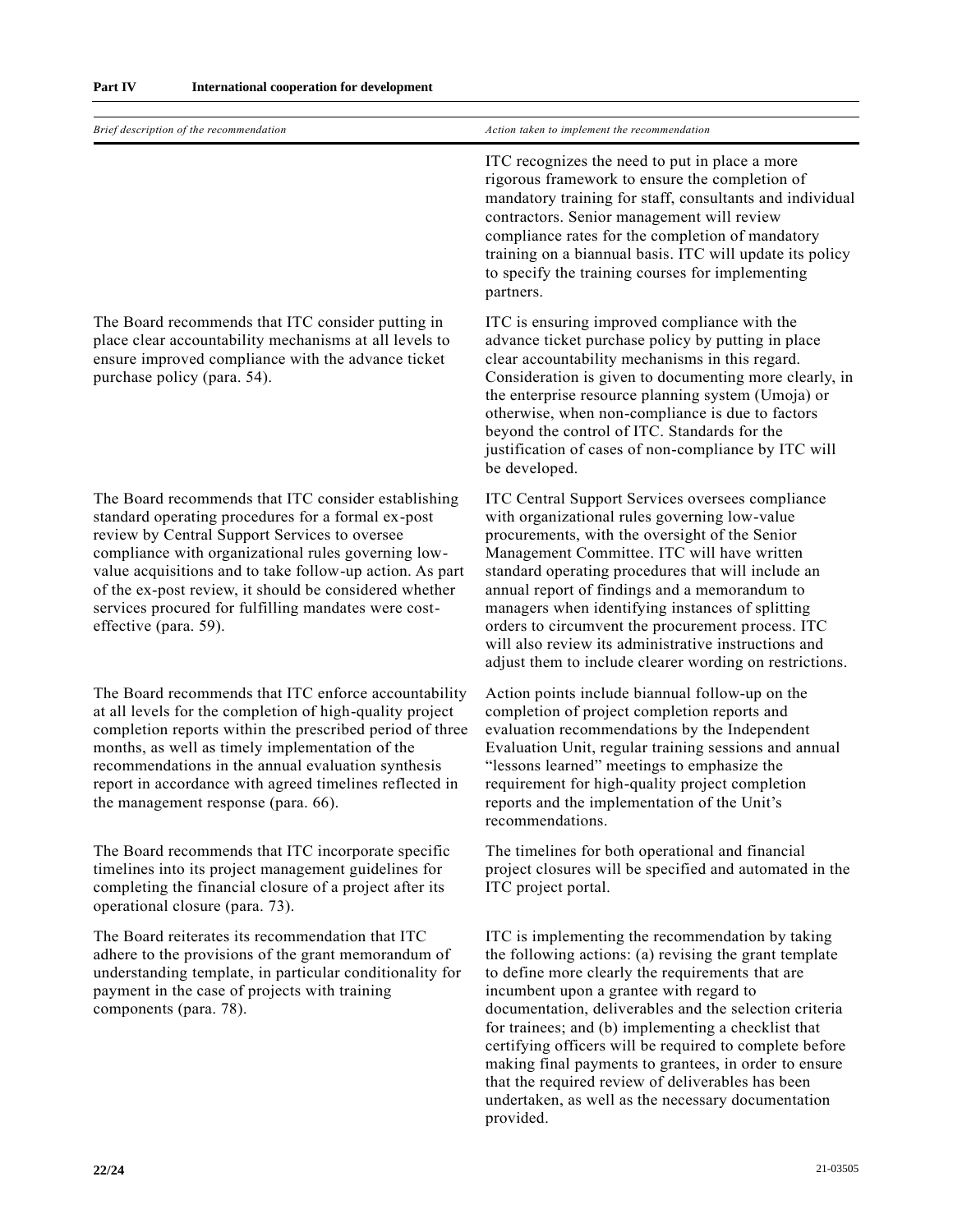*Brief description of the recommendation Action taken to implement the recommendation*

#### **[\(A/74/5 \(Vol. III\)](https://undocs.org/en/A/74/5(Vol.III)) an[d A/74/5 \(Vol. III\)/Corr.1,](https://undocs.org/en/A/74/5(Vol.III)/Corr.1) chap. II)**

The Board reiterates its recommendation that ITC select consultants through a competitive process, ensure that the consultants are not engaged for work of generic or routine nature and clearly define the tangible outputs for each assignment in the terms of reference and maintain proper documentation in case of exceptions (para. 24).

The Board reiterates its previous recommendation that ITC ensure appropriate internal controls to avoid awarding contracts at fees higher than the maximum fee associated with the particular level (para. 29).

The Board recommends that ITC ensure that all the mandatory training courses are completed by staff members in compliance with the instruction in force (para. 33).

The Board reiterates its previous recommendation that ITC track reasons for non-compliance with the 21-day window for travel in ITC and monitor closely to ensure better compliance (para. 40).

The Board recommends that ITC incorporate the standard provisions in all memorandums of understanding, in particular, conditionality for payment in the case of projects with training components. The Board also recommends that ITC consider incorporation of the provision linking the future relationship with a grantee to timely submission of a long-term impact report to the satisfaction of ITC (para. 48).

The Board recommends that ITC review the project completion reports of all projects and ensure that they are completed within the prescribed time and uploaded on the project portal. The Board also recommends that ITC appropriately follow up the suggestions made in the evaluation reports, including project completion reports (para. 55).

The Board recommends that ITC consider assessing the long-term sustainability of the results achieved under various projects (para. 63).

Please see above the action taken to implement the recommendation made by the Board in paragraph 35 of [A/75/5 \(Vol. III\).](https://undocs.org/en/A/75/5(Vol.III))

Please see above the action taken to implement the recommendation made by the Board in paragraph 35 of [A/75/5 \(Vol. III\).](https://undocs.org/en/A/75/5(Vol.III))

Please see above the action taken to implement the recommendations made by the Board in paragraphs 43 and 45 of [A/75/5 \(Vol. III\).](https://undocs.org/en/A/75/5(Vol.III))

Please see above the action taken to implement the recommendation made by the Board in paragraph 54 of [A/75/5 \(Vol. III\).](https://undocs.org/en/A/75/5(Vol.III))

Please see above the action taken to implement the recommendation made by the Board in paragraph 78 of [A/75/5 \(Vol. III\).](https://undocs.org/en/A/75/5(Vol.III))

Please see above the action taken to implement the recommendation made by the Board in paragraph 66 of [A/75/5 \(Vol. III\).](https://undocs.org/en/A/75/5(Vol.III))

In 2020, the Independent Evaluation Unit undertook a systematic assessment of the sustainability of the results for projects that had ended three or four years earlier, based on a methodology that was developed in 2019 in response to this recommendation. ITC plans to repeat such assessments on an annual basis, with full ITC regular budget resources dedicated to evaluations.